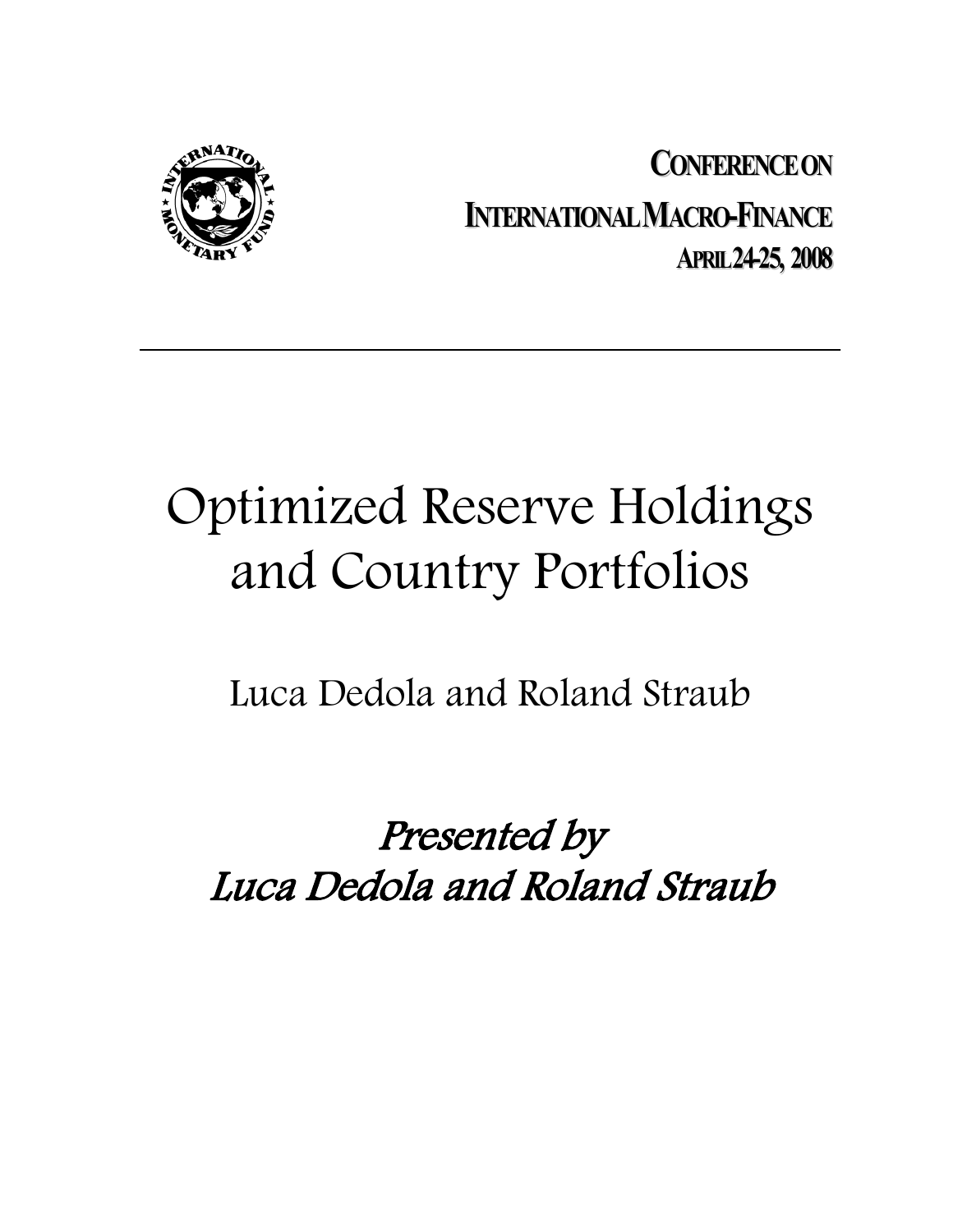# Optimized Reserve Holdings and Country Portfolios

Luca Dedola<sup>†</sup> European Central Bank and CEPR

Roland Straub European Central Bank

August 21, 2008

### Abstract

In this paper, we investigate the impact of the emerging economies, financially less developed, on the allocation of internationally traded assets in financially developed economies. Departing from the standard small open economy assumption, we extend the Devereux and Sutherland (2006) algorithm for solving for the optimal steady state portfolio to a setting with multiple countries, with possibly different potfolio objectives. In a calibrated three-country economy, we discuss the impact of the trade structure and varying portfolio allocation strategies in financially less developed economies on the allocation of internationally traded assets in the rest of the world. Our results highlight that changes in reserves allocation strategies in emerging economies can have substantial effects on the composition of international investment positions in industrial economies.

# 1 Introduction

In the last two decades, emerging economies have increased remarkably their importance for the global economy. The share of emerging markets in the value of world exports in goods and services have increased from 19 percent in 1990 to over 33 percent in  $2007<sup>1</sup>$ . While the rising importance of emerging economies in goods market trade has been remarkable, these countries participation in global Önancial markets is still limited. This results in international portfolio investment strategies that do not resemble those usually adopted in industrialized economies. Domestic savings, for example, are sometimes channeled through the government and often passively invested in international reserve holdings. The rise in aggregate savings in emerging economies in Asia, for example, has been mainly reflected in an increase in capital ináows into US dollar-denominated Öxed income securities.

There are several interpretations in the literature about the drivers of the increase of international reserves in emerging economies. Aizenman (2007) argues that the rapid hoarding of reserves in the aftermath of the East Asian crisis has been dominated by self insurance against exposure to foreign shocks. Jeanne and Ranciere (2006) characterize the optimal level of reserves for emerging market countries seeking insurance against sudden stops in capital ináows. Aizenman and Lee (2007) discuss the possibility that the increase

We thank Gianni Lombardo and Alan Sutherland for sharing some of their codes with us, as well as our discussants Olivier Jeanne and Eric Santor, and seminar participants at the ECB and the IMF Conference on International Macro-Finance, for helpful comments. The views expressed are solely our own and do not necessarily reflect those of the European Central Bank.

<sup>&</sup>lt;sup>†</sup>Corresponding author; email address: luca.dedola@ecb.int.

<sup>&</sup>lt;sup>1</sup>WEO definition of emerging markets and developing economies; values in current USD.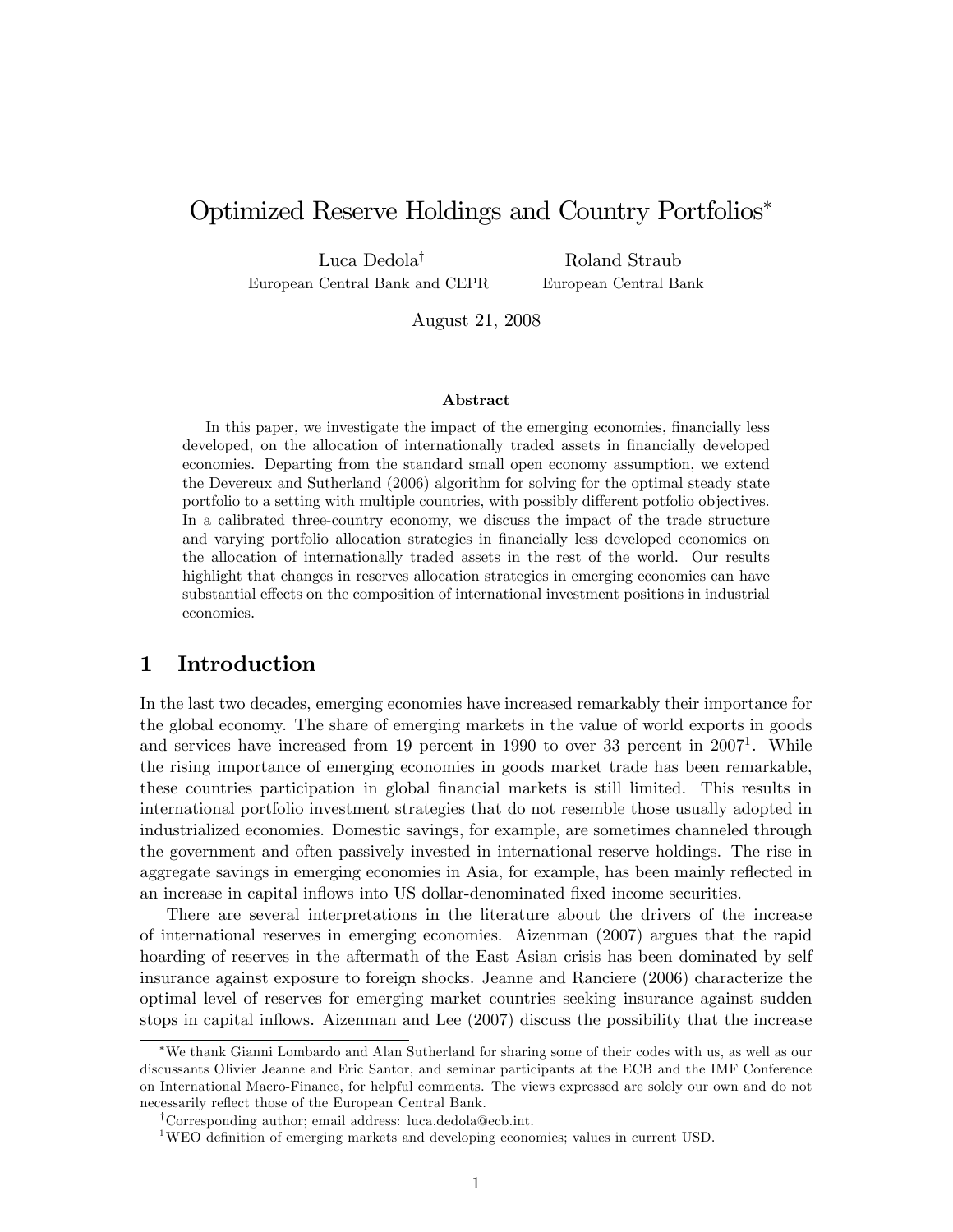in international reserves is driven either by precautionary or export-promotion motives. Another stream of the literature investigates the effects of the currency denomination of international reserves and the role of the reference currency  $-e.g.,$  Papaioannu, Portes and Siourounis (2006).

Jeanne (2007) presents a calibrated, welfare-based model in which the optimal level of reserves is chosen to insure against the risk of a "sudden stop" in capital inflows. The results indicate that the insurance model can only account for the observed reserves accumulation in emerging Asia, if the expected cost of a capital account crisis is unrealistically high. The conclusion that most of the current buildup of reserves is not justified by precautionary reasons has some implications for reserve management in these economies. In particular, there is little reason for emerging economies to invest excess reserves in liquid, but low yielding foreign assets in which central bank tend to invest. Rather reserves should be viewed as a component of domestic wealth that is managed by the public sector on behalf of the domestic citizenry, taking full advantage of the portfolio diversification opportunities available abroad. This is a trend that might take on considerable importance looking forward.

Indeed, an increasing number of emerging market countries are transferring a fraction of their reserves to sovereign wealth funds (SWFs), mandated to improve the allocation of foreign reserves along the return-risk profile in contrast to traditional management of foreign exchange reserves. A first group of countries that has established SWFs consists of resource-rich economies, which have recently benefitted from an upward trend in oil and commodity prices.<sup>2</sup> A second group of countries, most notably in Asia, has established SWFs to allocate more profitably reserves in excess of what is needed for forex intervention or balance-of-payment stabilization. The source of reserve accumulation for these countries, rather than to large revenues from commodities, is often related to structural distortions in domestic savings and inflexible exchange rate regimes. As these authorities have become more comfortable with reserve levels, foreign assets have been moved to specialized agencies, which often have explicit return objectives and may invest in more risky assets than central banks.<sup>3</sup> Naturally, key issues are how the described developments will affect not only gross and net international capital áows and external positions between industrialized economies and emerging markets, but also among industrialized economies.

These developments have led to an interest in understanding the effects of emerging markets on *global capital flows*, and their corresponding macroeconomic implications. For example, in a recent influential paper Caballero, Farhi and Gourinchas (2007) argue that institutional constraints in emerging Asia in its ability to generate financial assets from real investment might explain the recent decline in US long term real interest rates, and the growing share of US assets in the global portfolio. Dooley, Folkerts-Landau and Garber  $(2003)$  argue that the emergence of China as a larger trading nation and its choice of a fixed exchange rate regime vis-a-vis the dollar, driven by the necessity to absorb excess labor supply, has triggered a revived Bretton Wood System

<sup>&</sup>lt;sup>2</sup> Prominent examples of such SWFs include Norway's Government Pension Fund, investment agencies set up by GCC countries such as the Abu Dhabi Investment Authority (ADIA) which manages the foreign assets of the Emirate of Abu Dhabi (UAE) and the Russian oil stabilization fund which will be partly transformed into a fund for future generations from 2008 onwards.

<sup>&</sup>lt;sup>3</sup>Prominent examples include funds that have been operating for decades, as e.g. the Singapore Government Investment Company (GIC), but also more recently established funds such as the Korea Investment Corporation (KIC), and the investment portfolio of the Exchange Fund managed by the Hong Kong Monetary Authority. Recently, the Chinese authorities announced the establishment of a new investment agency responsible for the management of a portion of Chinese foreign reserves.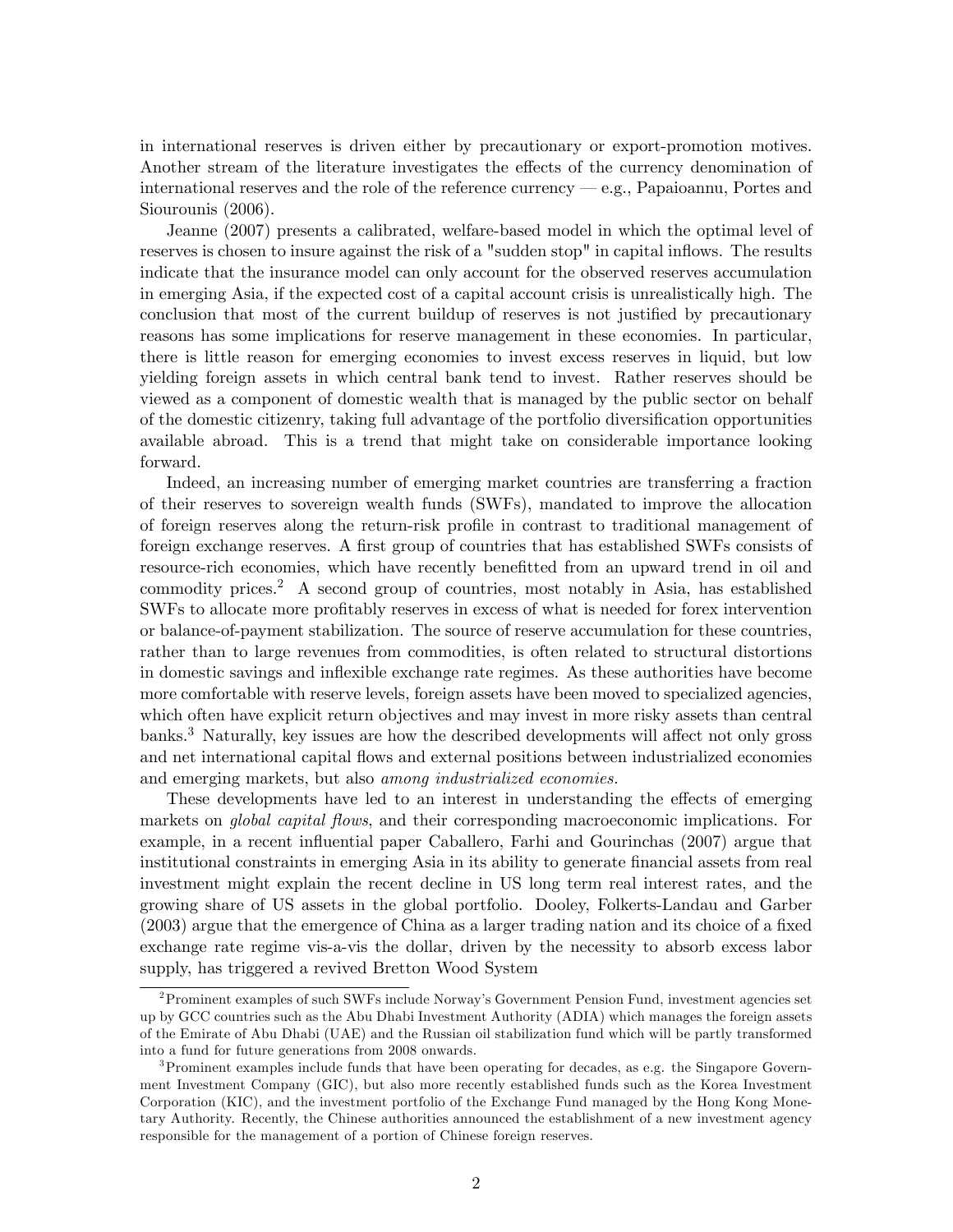In light of these discussions, this paper looks at the impact of emerging market portfolio allocation strategies on capital flows among industrialized economies. In particular, we explore how the trade structure, the presence of savings distortions and the portfolio allocation strategy in emerging economies might have an impact on the pattern of foreign assets positions in mature economies. For addressing these issues and in light of the systemic importance of emerging economies, we depart from the usual small open economy assumption and adopt a multi-country approach, in which all asset prices and returns are endogenously determined as functions of fundamentals.

Until recently, however, standard open-economy models with incomplete financial markets have been unable to provide an appropriate framework to analyze the implications of emerging markets for global gross asset positions, as they only captured net capital flows. In particular, differences in risk characteristics of assets, as well as different portfolio allocation strategies could not be studied as determinants of capital allocation.

The difficulty in calculating the optimal portfolio with incomplete markets in standard DSGE models were so far of technical nature. Until recently, standard numerical methods could not be applied because portfolio choice is not well-defined in a certainty equivalence setting, as it would depend on higher order moments, like the variance and covariance of asset returns. An alternative, but more restrictive approach in the literature, going back to Lucas (1982), has been to assume complete markets and full risk-sharing between economies and then characterize the portfolio allocation in a decentralized equilibrium with a given set of assets; recent contributions are Engel and Matsumoto (2005) Heathcote and Perri (2005) and Kollmann (2006).

There is, however, a recent literature developing simple methods, applicable using standard solution techniques, to analyze portfolio allocation in dynamics general equilibrium models, on which we build in this paper. This growing literature includes key contributions by Devereux and Sutherland (2006, 2007), Evans and Hnatkovska (2006), and Van Wincoop and Tille (2007).

The contribution of our paper is twofold. First, we show how to extend the Devereux and Sutherland (2006) methods for solving for optimal steady state portfolios in a setting with more than two agents/countries, allowing thereby for certain countries to follow diverse portfolio allocation strategies. Second, we analyze a calibrated three-country open-economy model in which one country, while fully integrated in goods market trading with the rest of the world, faces constraints in its portfolio allocation strategy. In the other two countries comprising the world economy, households will instead optimally trade in a given set of international assets, including bonds and equities. In this set up, we evaluate the sensitivity of international capital áows to the trade structure and the stochastic environment.

We consider several arrangements in which the country characterized by suboptimal saving decisions opens up to partially constrained international financial flows. The source of savings distortions, thereby, is modeled as a suboptimal consumption rule in the spirit of Caballero, Farhi and Gourinchas (2007).<sup>4</sup> In this set up, we will consider the following 3 scenarios : (i) all government asset holdings are mechanically invested in short-term nominal bonds of just one country (resembling holdings of dollar reserves); asset holdings are split, according to mean-variance considerations, (ii) between nominal bonds of the other two countries; and (iii) among all foreign securities including equities. As a useful benchmark,

<sup>&</sup>lt;sup>4</sup>In the conference version of the paper, we also considered the case in which distortionary taxes are levied on households by country 3 government, which invests in foreign securities all its revenues. Since results are broadly similar to those presented here arising under the saving distiortions implied by the consumption rule assumed below, in the current version of the paper we focus on this latter case only.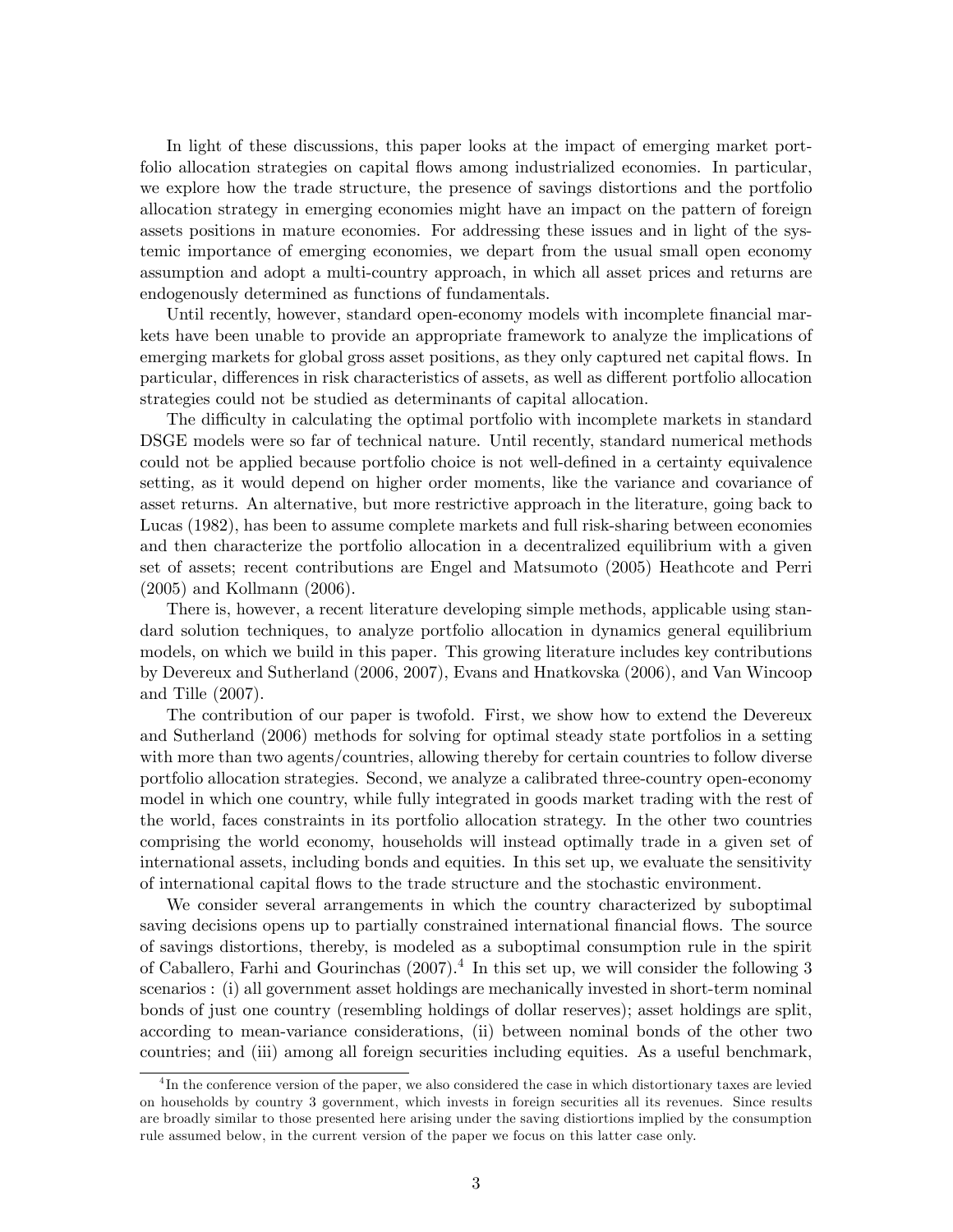we will also look at the case in which households in the emerging economy could maximize a standard intertemporal utility index and freely trade all foreign assets, while still restricting their domestic assets not to be traded internationally.<sup>5</sup>

The remainder of the paper is organized as follows. In the following section, we describe the three-country open economy model that we utilize for our analysis. In Section 3, we discuss our multiple-agent extension of the Devereux-Sutherland (2006) algorithm. Section 4 and 5 present the model calibration and the results of our numerical analysis, while Section 5 concludes.

# 2 The Model

The world economy consists of three countries. All countries are completely specialized in one traded good, of which they receive an endowment each period. Agents in country 1 and 2 can freely trade domestic and foreign claims on a fraction of their endowment (equity) and borrow and lend in zero-net supply nominal bonds denominated in their respective currencies. In contrast, country 3 is subject to financial restrictions, as domestic Önancial instruments are assumed not to be traded internationally. Moreover, we will introduce different sources and degrees of financial restrictions below, concerning the type of internationally traded assets that residents can trade and the role of simple investment rules.

For the sake of simplicity, we describe the equilibrium conditions that apply to unrestricted economies 1 and 2, under the benchmark case of symmetry, only for country 1, the numeraire country, neglecting thereby the corresponding country index. Therefore, all real asset prices will be expressed in terms of country 1 consumption basket. Obviously, appropriate arbitrage conditions will assure that the law of one price holds across all internationally traded securities.

## 2.1 Asset Prices and Returns

In country 1 and 2, four type of financial assets are traded internationally: two nominal oneperiod bonds and two equities. Following the standard approach in international Önance since Lucas (1982), from country 1 perspective, domestic and foreign equities represent claims on the endowments of goods  $D_{1,t+1}$  and  $D_{2,t+1}$ , respectively – specifically, shares in the fixed, positive amount of 'trees' yielding them, for simplicity normalized to 1.

The unitary real payoff of a share of the home equity purchased in period  $t - 1$  is thus  $P_{1,t}$  $P_{1,t}$ ,  $D_{1,t} + Z_{E,t}$ , where  $Z_{E,t}$  is the real price of country 1 equity, and  $\frac{P_{1,t}}{P_t}$  is the relative price of good 1 in terms of country 1's CPI  $(P_t)$ . As a result the ex-post gross rate of return on equity is defined as:

$$
r_{1,t+1} = \frac{\frac{P_{1,t+1}}{P_{t+1}} D_{1,t+1} + Z_{1,t+1}^E}{Z_{1,t}^E}.
$$
\n
$$
(1)
$$

Nominal bonds represent a claim on a unit of currency of country 1 or 2 the next period and are assumed to be in zero aggregate net supply. Assuming that the real price of a claim

<sup>&</sup>lt;sup>5</sup>In some experiments in the conference version we also assumed that the nominal exchange rate between country 3 and 1 is Öxed, so that money supply will have to be adjusted accordingly. Since results are very similar to those with flexible exchange rates, to save on space we do not report them here.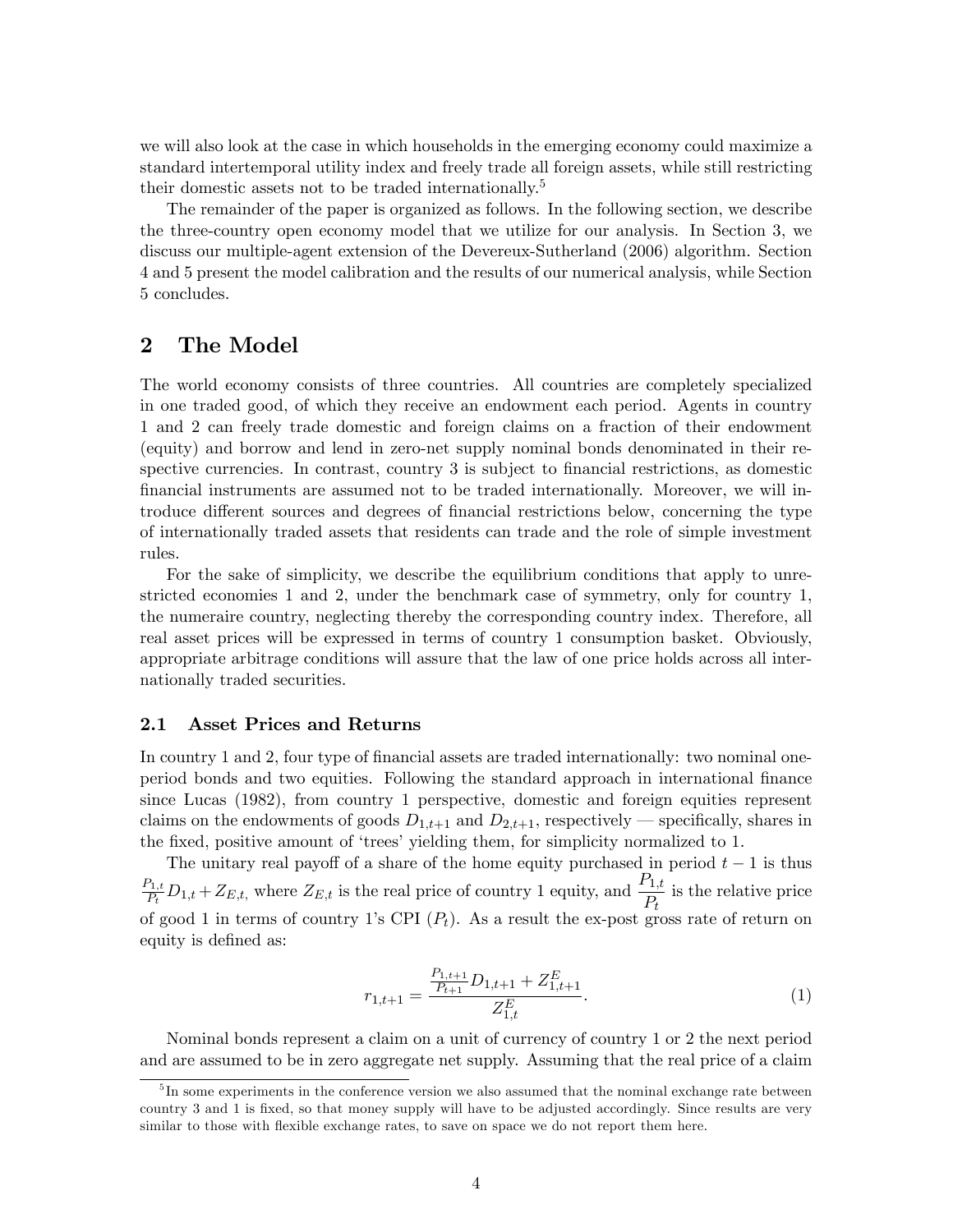to country 1 currency is denoted by  $Z_{1,t}^B$ , then the real ex-post return on a nominal bond purchased at time t is therefore:

$$
r_{B,t+1} = \frac{1}{Z_{1,t}^B P_{t+1}}\tag{2}
$$

Similar conditions hold for assets issued in country 2, with their prices and returns being denoted with  $Z_{2,t}^E$  and  $Z_{2,t}^B$ , and  $r_{2,t+1}$  and  $r_{B,t+1}^*$ , respectively.

## 2.2 Households

Representative households in country 1 maximize lifetime utility by choosing purchases of the consumption good,  $C_t$  given the following quite standard utility index:

$$
E_t\left[\sum_{k=0}^{\infty}\beta^k\left(\frac{1}{1-\rho}C_{t+k}^{1-\rho}\right)\right],
$$

where  $\beta$  is the discount factor,  $\rho$  denotes risk aversion. Aggregate consumption  $C_t$  is defined across all home and foreign goods, and its functional form is given by the following constant elasticity aggregator:

$$
C_t = \left[ (\mu_1)^{\frac{1}{\theta}} \left( C_{1,t} \right)^{1-\frac{1}{\theta}} + (\mu_2)^{\frac{1}{\theta}} \left( C_{2,t} \right)^{1-\frac{1}{\theta}} + (\mu_3)^{\frac{1}{\theta}} \left( C_{3,t} \right)^{1-\frac{1}{\theta}} \right]^{\frac{\theta}{\theta-1}}
$$

where  $C_{i,t}$  with  $i = 1, 2, 3$  stands for consumption goods originating in the corresponding country i. The parameter  $\theta$  stands for the elasticity of substitution between goods of different origin, while  $\mu_i$  measures the importance of different goods in preferences of households, with  $\sum \mu_i = 1$ . The above aggregator could be easily generalized to the case of country and goods specific shares  $\mu_i$ , and elasticities  $\theta$ .

Defining the aggregate price index as the price of one unit of consumption:

$$
P_t = \left[ \mu_1 \left( P_{1,t} \right)^{1-\theta} + \mu_2 \left( P_{2,t} \right)^{1-\theta} + \mu_3 \left( P_{3,t} \right)^{1-\theta} \right]^{\frac{1}{1-\theta}},
$$

the corresponding demand for domestic and foreign goods can be written as follows:

$$
C_{1,t} = \mu_1 \left(\frac{P_{1,t}}{P_t}\right)^{-\theta} C_t,
$$
  
\n
$$
C_{2,t} = \mu_2 \left(\frac{P_{2t}}{P_t}\right)^{-\theta} C_t,
$$
  
\n
$$
C_{3,t} = \mu_3 \left(\frac{P_{3,t}}{P_t}\right)^{-\theta} C_t.
$$

Utility maximization is subject to following budget constraint in real terms:

$$
C_t + NFA_t = \sum_{k=1}^{N} \alpha_{k,t-1} r_{k,t} + \frac{P_{1,t}}{P_t} (Y_{1,t} + D_{1,t}), \qquad (3)
$$

where  $N$  is the number of assets traded in the economy. Each period the representative household has to decide how to split its income between consumption and net savings in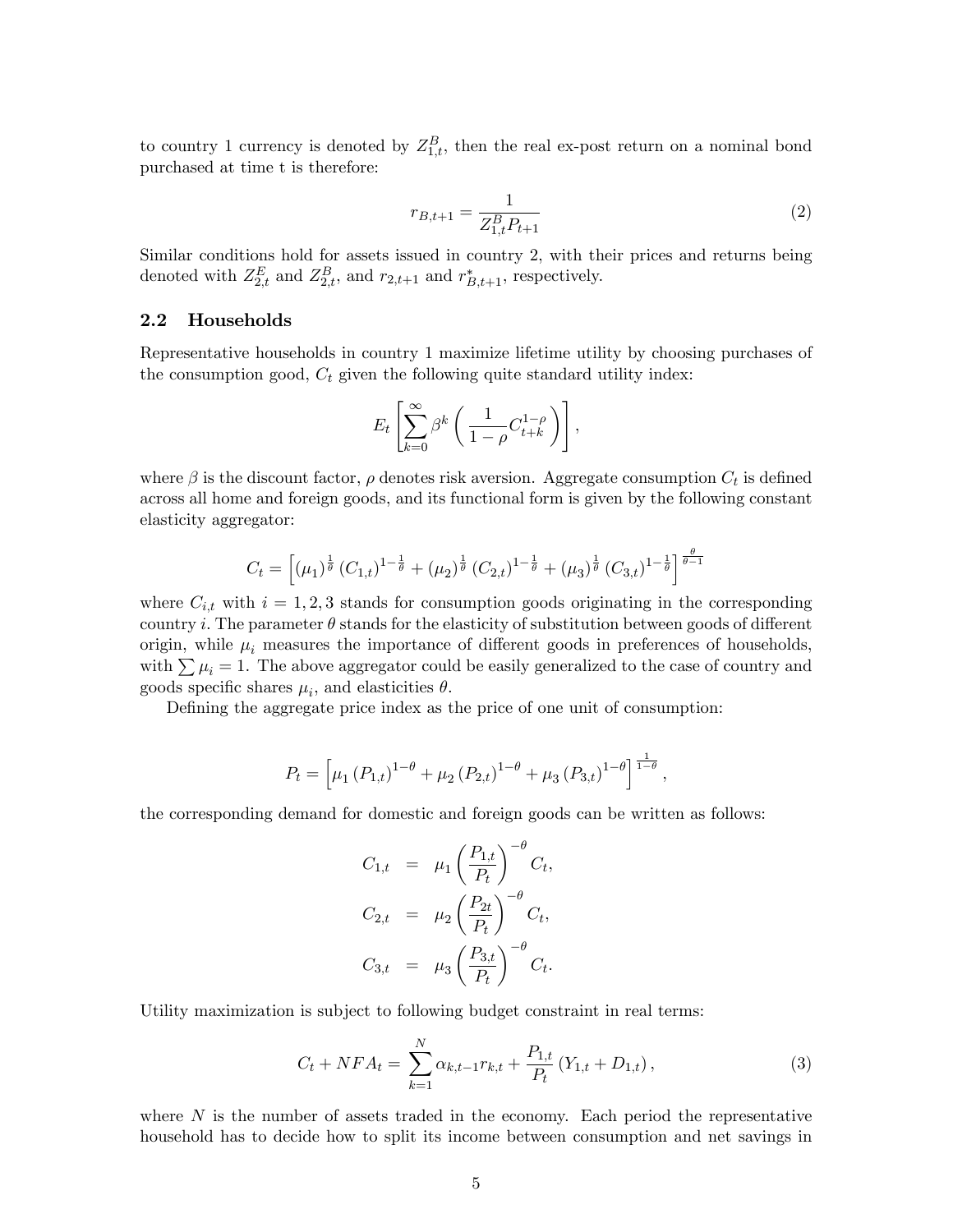financial assets  $NFA_t$ . Its sources of income consist of the two stochastic endowments of good 1,  $Y_{1,t}$  and  $D_{1,t}$ , and of the real returns on past net savings,  $\sum \alpha_{k,t-1}r_{k,t}$ .

The key distinction between the two endowments  $Y_{1,t}$  and  $D_{1,t}$  is that only claims to the latter could be traded on financial markets before uncertainty about it is resolved, as explained above, while the former could be traded only on spot goods markets after its amount is realized every period.

The variable  $\alpha_{k,t-1}$  represents the real gross holdings of asset k, positive or negative, brought into period t from the end of the period  $t-1$ , and  $r_{k,t}$  is the realized real return on the same asset, as defined above. Note that by definition, we have:

$$
NFA_{t-1} = \sum_{k=1}^{N} \alpha_{k,t-1}
$$

indicating that the total period  $t-1$  investment of assets must add up to end of period t net wealth.

We wrote the budget constraint (3) in terms of  $NFA_t$ , the net foreign asset position of the country, defined as:

$$
NFA_t = B_{2t} + s_{2t}Z_{2,t}^E - s_{1t}^{**}Z_{1,t}^E - B_{1t}^{**},
$$
  
=  $B_{1t} + B_{2t} + s_{2t}Z_{2,t}^E + (s_{1t} - 1)Z_{1,t}^E,$ 

where  $B_{1t}$  and  $B_{2t}$  are country 1 real holdings of bonds denominated in currency 1 and 2;  $s_{1t}$  and  $s_{2t}$  are holdings of claims on  $D_{1,t+1}$  and  $D_{2,t+1}$ .  $B_{1t}^{**}$  and  $s_{1t}^{**}$  are overall holdings by residents of rest of the world, always including country 2 agents and, depending on the trading arrangement on international Önancial markets, country 3 agents.

The second equality is obtained by using the market clearing conditions for country 1 assets, requiring that bonds be in zero net supply and the equity shares sum up to 1, namely:

$$
B_{1t} + B_{1t}^{**} = 0
$$
  

$$
s_{1,t}^{**} + s_{1,t} = 1.
$$

It is useful to show how to derive the above wealth accumulation equation of country 1 in terms of the net foreign asset position  $NFA_t$  from the more standard period by period budget constraint. The latter would be as follows:

$$
Z_{1,t}^{E}s_{1,t} + Z_{2,t}^{E}s_{2,t} + B_{1t} + B_{2t} = \left(Z_{1,t}^{E} + \frac{P_{1,t}}{P_{t}}D_{1,t}\right)s_{1,t-1} + \left(Z_{2,t}^{E} + D_{2,t}\right)s_{2,t-1} + r_{B,t}^{*}B_{1t-1} + r_{B,t}^{*}B_{2t-1} + \frac{P_{1,t}}{P_{t}}Y_{1,t} - C_{t},
$$

or, by using the above definition of equity return  $(1)$ :

$$
Z_{1,t}^{E}s_{1,t} + Z_{2,t}^{E}s_{2,t} + B_{1t} + B_{2t} = r_{1,t} (Z_{1,t-1}^{E}s_{1,t-1}) + r_{2,t} (Z_{2,t}^{E}s_{2,t-1}) + r_{B,t}B_{1t-1} + r_{B,t}^{*}B_{2t-1} + \frac{P_{1,t}}{P_{t}}Y_{1,t} - C_{t}.
$$

It is then easy to rewrite the last expression in terms of  $NFA_t$  by adding and subtracting  $P_{1,t}$  $\frac{P_t}{P_t}$ , from its right-hand side, and subtracting from both sides  $Z_{1,t}^E$ , since: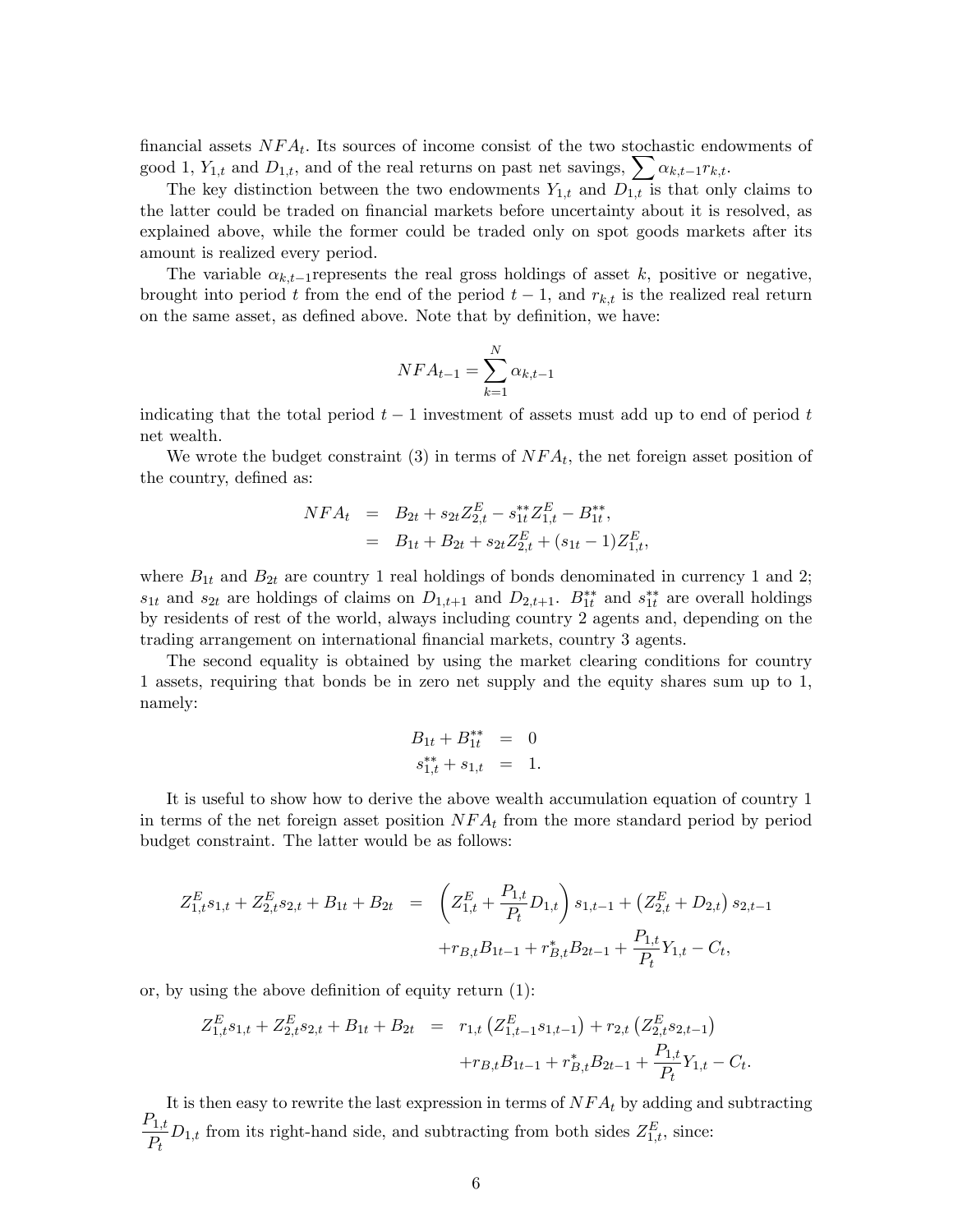$$
r_{1,t}\left(Z_{1,t-1}^{E}s_{1,t-1}^{1}\right)-Z_{1,t}^{E}=Z_{1,t-1}^{E}\frac{\left(Z_{1,t}^{E}+\frac{P_{1,t}}{P_{t}}D_{1,t}\right)}{Z_{1,t-1}^{E}}(s_{1,t-1}^{1}-1)+\frac{P_{1,t}}{P_{t}}D_{t}.
$$

Now adding and subtracting  $r_{B,t}NFA_{t-1}$  we get:

$$
NFA_t = (r_{1,t} - r_{B,t}) \alpha_{1,t-1} + (r_{2,t} - r_{B,t}) \alpha_{2,t-1} + (r_{B,t}^* - r_{B,t}) B_{2,t-1}
$$

$$
+ r_{B,t} NFA_{t-1} + \frac{P_{1,t}}{P_t} (Y_t + D_t) - C_t
$$

So the corresponding gross asset positions for country 1 are defined as follows:

$$
\alpha_{1,t-1} = Z_{1,t-1}^{E} \left( s_{1,t-1}^{1} - 1 \right) \tag{4}
$$

$$
\alpha_{2,t-1} = Z_{2,t-1}^E s_{2,t-1} \tag{5}
$$

$$
\alpha_{3,t-1} = B_{2,t-1}, \tag{6}
$$

namely gross holdings of country 1 equities by the rest of the world, gross holdings of country 2 equities by country 1 residents, and gross holdings of currency 2 bonds by country

1 residents. Notice that, by construction, 
$$
B_{1t-1} = NFA_{t-1} - \sum_{k=1}^{N} \alpha_{k,t-1}
$$
.

As a result, optimal savings and portfolio decisions can be characterized by the following standard first order conditions:

$$
C_t^{-\rho} = \beta E_t \left[ C_{t+1}^{-\rho} r_{N,t+1} \right],\tag{7}
$$

$$
E_t \left[ C_{t+1}^{-\rho} \left( r_{k,t+1} - r_{N,t+1} \right) \right] = 0 \tag{8}
$$

where  $k = 1...N - 1$ .

## 2.3 The financially constrained economy

We consider several arrangements in which country 3 opens up to partially constrained international financial flows, but both saving and portfolio investment decisions are suboptimal. Precisely, we consider an economy in which saving distortions are modeled in the spirit of Caballero, Farhi and Gourinchas (2007), by assuming that due to domestic financial frictions country 3 households consumption and saving decisions are characterized by the following simple consumption rule:

$$
RER_t^*C_t^* = \gamma \left( NFA_{t-1}^* + Z_{3,t}^E \right) \tag{9}
$$

where  $C_t^*$  is aggregate consumption in country 3,  $RER_t^*$  is the bilateral real exchange rate between country 1 and 3, defined as the relative price of  $C_t^*$  in terms of country 1 consumption  $C_t$ , while  $Z_{3,t}^E$  is the price of equity in country 3, and  $\gamma = \frac{1-\beta}{\beta}$  $\beta$  $D^{SS}$  $\frac{D}{Y^{SS}+D^{SS}}$ .<sup>6</sup> Notice that by assumption only residents in country 3 can own domestic equities. The price

 ${}^{6}$ This is necessary to ensure a well-defined steady state.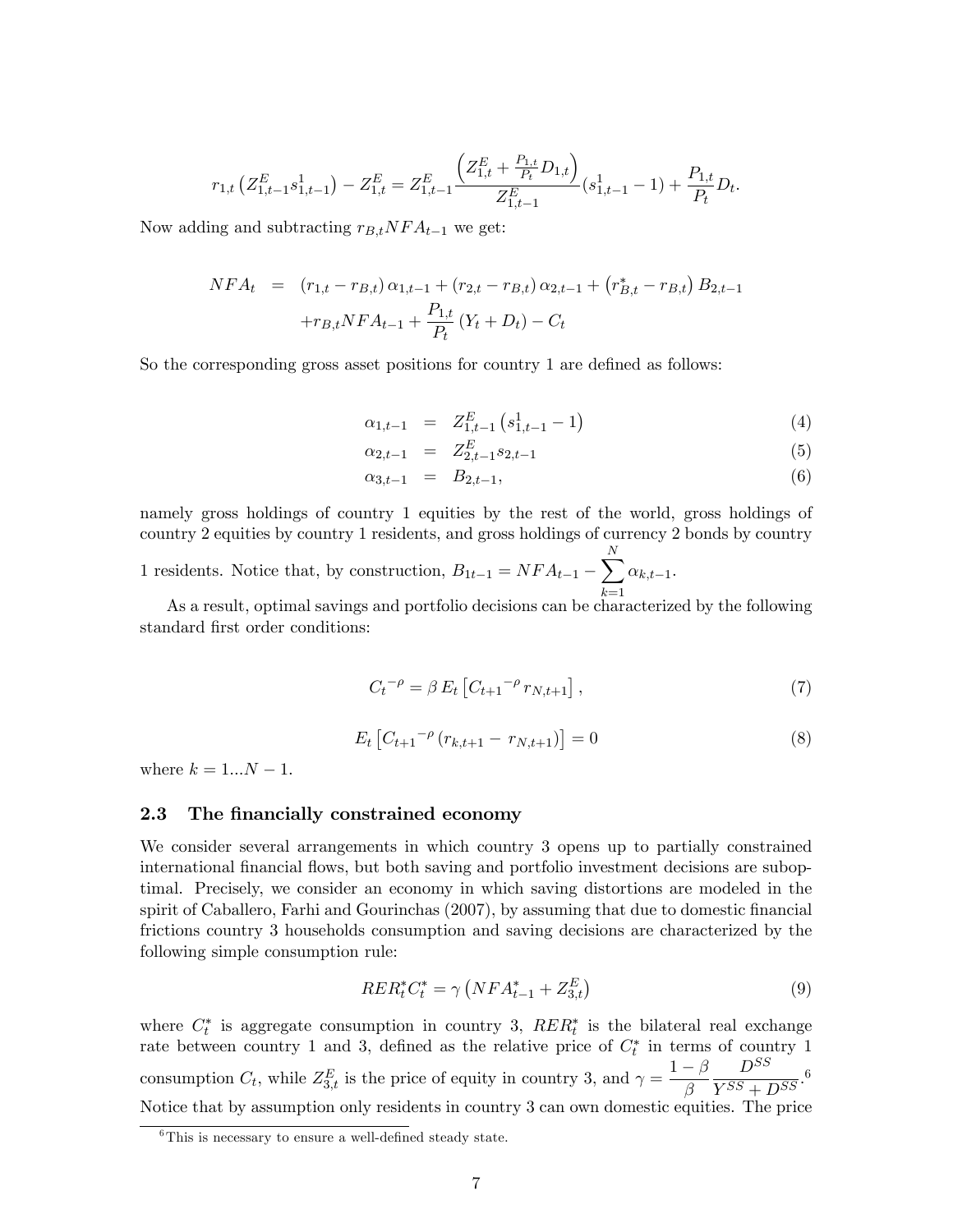of this equity will be determined by assuming that its expected return (including dividends  $D_{3,t}$ ) has to equal that on the portfolio of international securities traded by the country,  $R_t^*$ .<sup>7</sup>

Net wealth accumulation in country 3 will thus obey:

$$
RER_t^*C_t^* + NFA_t^* = R_t^*NFA_{t-1}^* - \frac{P_{3,t}}{P_t}(Y_{3,t} + D_{3,t}),
$$
\n(10)

where  $R_t^*$  is the gross return on net foreign assets, which will depend on the portfolio choice in country 3. Thus, as in Caballero et al. (2007), a shock that will increase nondividend output relative to total output will trigger an increase in savings, and thus a current account surplus. Although in an admittedly stylized way, this situation is meant to capture the reserve accumulation strategy of some emerging economies, in which domestic saving surpluses arising from distorted decisions are channelled into holdings of international assets by local governments.

Concerning the portfolio choice of foreign securities in country 3, we consider the following three scenarios: (i) all asset holdings are mechanically invested in country 1 nominal bonds, namely  $R_t^* = r_{B,t+1}$ ; asset holdings are split, according to mean-variance principles (ii) between country 1 and 2 bonds; and (iii) among all foreign securities including equities. The first scenario represents passive strategies of reserve management, while the second and the third capture in a stylized way a movement towards more active investment strategies. In modeling the latter, we broadly follow the insights from the literature on optimal reserve management – e.g. Jeanne and Ranciere (2006) and Papaioannou et al. (2006) – and assume that the government allocates its portfolio of securities by minimizing its variance.

As useful benchmarks, however, we consider also the two polar cases of financial integration, financial autarky and full integration. The most extreme form of restriction, Önancial autarky, implies that the period-by-period budget constraint in terms of country 1 real currency becomes:

$$
RER_t^*C_t^* = \frac{P_{3,t}}{P_t} (Y_{3,t} + D_{3,t}).
$$

In the case of full financial integration, rather than follow the consumption rule (9) above, country 3 households maximize an intertemporal utility index similar to that of the other countries, but are restricted to hold all their domestic assets, while being able to freely trade all country 1 and 2 securities, including issuing foreign debt in the form of bonds denominated in either foreign currency.

## 2.4 Exogenous Processes

We assume that endowment components  $Y_{it}$  and  $D_{it}$  follow AR(1) processes with country specific parameters and innovations correlated across shocks and countries:

$$
\log Y_{it} = \phi_{Yi} \log Y_{it-1} + \varepsilon_{Y_i, t},\tag{11}
$$

$$
\log D_{it} = \phi_{Di} \log D_{it-1} + \varepsilon_{D_i, t},\tag{12}
$$

<sup>&</sup>lt;sup>7</sup>In the conference version of the paper, we also considered the case in which country 3 government invests in foreign securities all its revenues generated by distortionary taxes levied on households consumption. Since results where bradly similar to those arising under the saving distiortions implied by the consumption rule (9), in the current version of the paper we focus on the latter case only.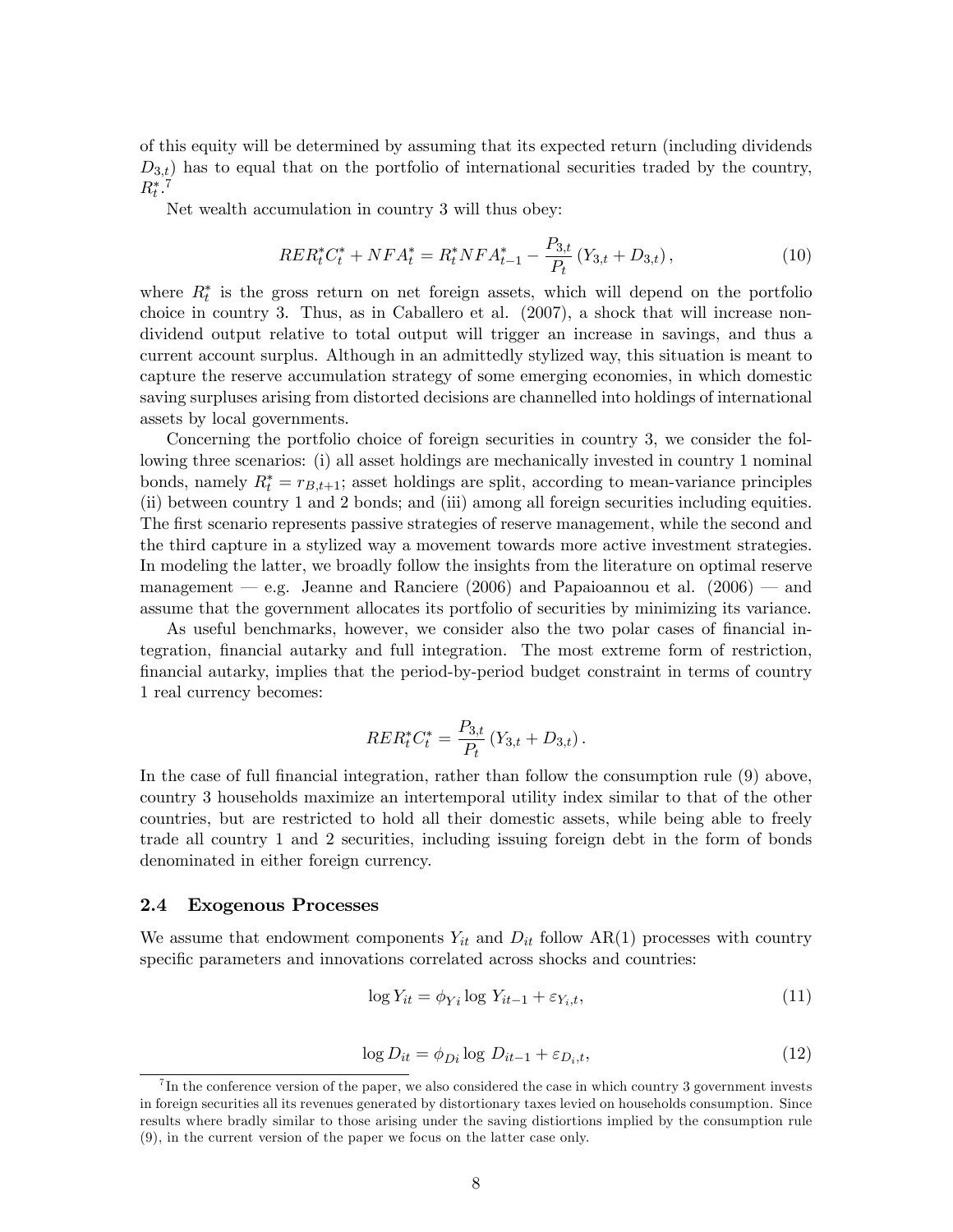where  $\phi_Y$  and  $\phi_D$  are the persistence parameters, and  $\varepsilon_{Y,t}$  and  $\varepsilon_{D,t}$  are country specific iid

innovations. In all countries, the monetary authority is assumed to follow an exogenous money supply rule

$$
\log M_{it} = \phi_{Mi} \log M_{it-1} + \varepsilon_{M_i, t},
$$

where the term  $\varepsilon_{M,t}$  represents a country specific iid innovation. The variance-covariance matrix of all the shocks will be denoted as  $\Sigma$ .

Finally, as in Devereux and Sutherland (2007) we assume that the following quantity equation pins down the aggregate price level:

$$
M_{i,t} = P_{i,t} \left( Y_{i,t} + D_{it-1} \right)
$$

The model is closed by defining resource constraints for the demand of individual goods.<sup>8</sup>

# 3 Solving for steady-state portfolios

In this section we describe our solution procedure which extends the methods in Devereux and Sutherland  $(2006)$  to an economy with more than 2 agents, potentially solving different maximization problems. We first outline the procedure for the 2-country case, and then proceed to extend it to the 3-country case, where country 3 portfolio choice follows from utility-maximization or other criteria like portfolio variance minimization.<sup>9</sup>

#### 3.1 The 2-country case

To apply the procedure we first need to rewrite the equations governing the evolution of net wealth in terms of excess returns with respect to country 1 nominal bond. As shown above, for country 1 this equation is as follows:

$$
NFA_t = \sum_{k=1}^{N-1} \alpha_{k,t-1} (r_{k,t} - r_{B,t}) + \frac{P_{1,t}}{P_t} (Y_{1,t} + D_{1,t}) + r_{B,t} NFA_{t-1} - C_t.
$$

Under some general conditions, Devereux and Sutherland (2006) show that since expected excess returns are equal to zero up to first order, the term  $\sum^{N-1}$  $_{k=1}$  $\alpha_{k,t-1}$   $(r_{k,t} - r_{B,t})$  will only

be a function of the unexpected shocks in the approximate solution around the steady state  $\overline{\phantom{a}}$  in the case of our model economy, the vector of innovations of exogenous processes  $\varepsilon$ . Moreover, they show that in the case of 2 countries the (near-stochastic) steady-state optimal portfolio,  $\bar{\alpha}$ , will be implicitly defined by the following moment conditions obtained

<sup>&</sup>lt;sup>8</sup>In some experiments we also assumed that the nominal exchange rate between country 3 and 1 is fixed, so that money supply will have to be adjusted accordingly, but results are broadly similar to those with flexible exchange rates.

<sup>&</sup>lt;sup>9</sup>We do not study how portfolio allocations evolve over time in this version of the paper, for the following two reasons. First, the model does not have any endogenous sources of dynamics; second, as is well-known, it displays a unit root in the repsonse of the wealth distribution to shocks. However, it would be straightforward to apply the methods developed by Dedola and Lombardo (2008), extending the 2 agents-2 assets solution in Devereux and Sutherland (2007) to the case of multiple assets and multiple agents, while taking care of the nonstationarity by assuming a different class of preferences.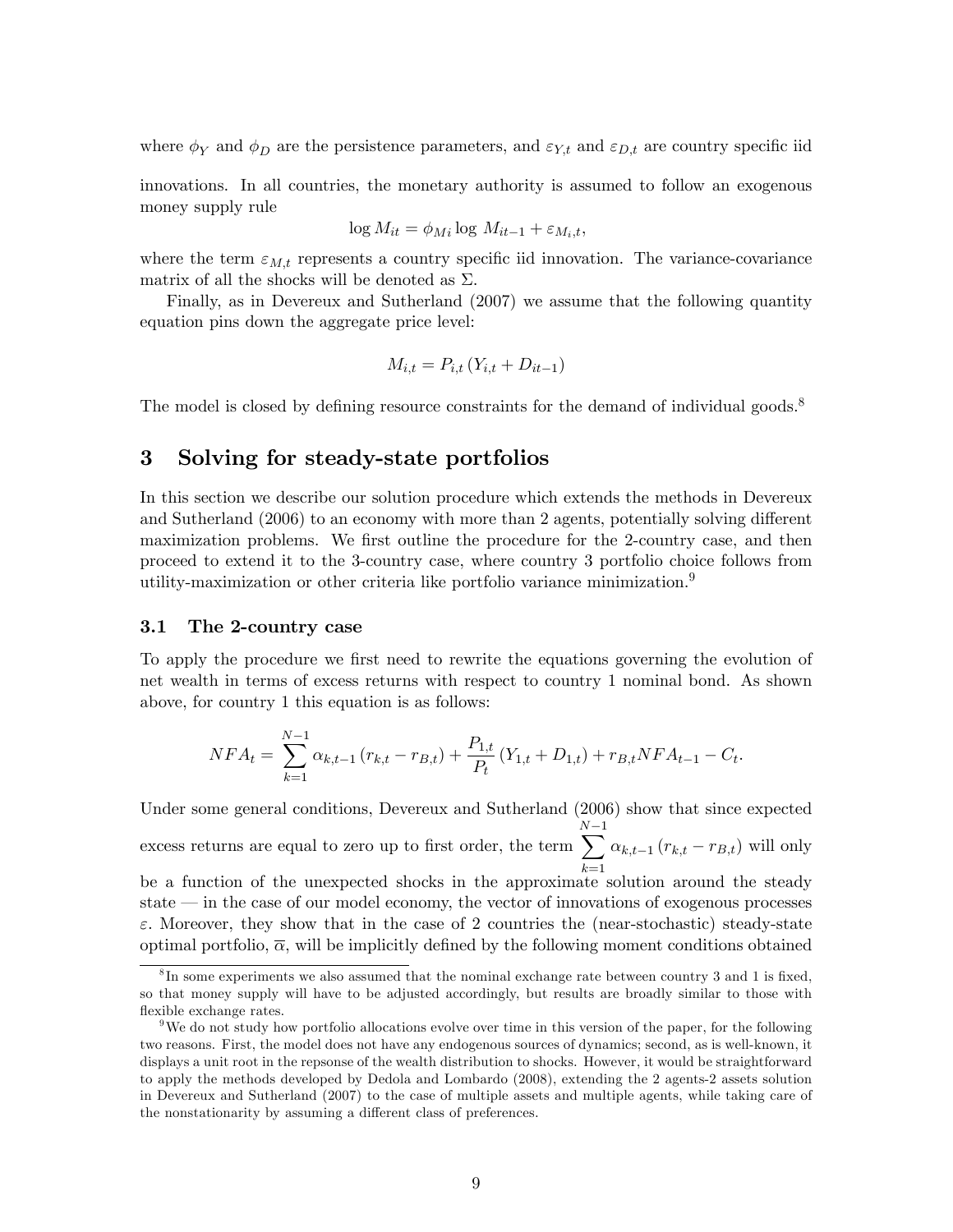by taking a second order approximation of the portfolio first order conditions around a nonstochastic steady state:

$$
E_{t-1}\left[\left(\widehat{C}_t - \widehat{C}_t^{**} - \frac{1}{\rho}\widehat{RER}_t\right)\widehat{Rx}_{k,t}\right] = 0,\tag{13}
$$

where  $Rx_{k,t} = \widehat{r_{k,t}} - \widehat{r_{B,t}}, k = 1...N - 1, C_t^{**}$  denotes consumption in country 2. Under the assumption of homoschedastic shocks, the above conditions will hold for any period.

The term  $\sum^{N-1}$  $_{k=1}$  $\alpha_{k,t-1} (r_{k,t} - r_{B,t})$  in the budget constraint depicting the wealth effect

arising from realized excess returns on foreign assets and liabilities, can thus be replaced with the auxiliary, iid variable  $\xi_t$ . Therefore, a solution for the approximated equilibrium around the nonstochastic steady state will yield policy rules for the vector of excess returns  $\widehat{R}_{x,t}$  and for  $\Delta_t = \left(\widehat{C}_t - \widehat{C}_t^{**} - \frac{1}{\rho}\right)$  $\frac{1}{\rho} \widehat{RER}_t$  which will be functions of innovations  $\varepsilon_t$ , but also of the  $\xi_t$ <sup>10</sup>

Since up to first order  $\xi_t = \overline{\alpha}' R x_t$ , the auxiliary variable could be substituted out yielding expressions in terms of fundamentals innovations  $\varepsilon_t$  for  $\Delta_t$  and  $\overline{R}_{x,t}$ . Formally,

$$
\begin{array}{rcl}\nR_{x,t} & = & R_1 \xi_t + R_2 \varepsilon_t \\
\Delta_t & = & d_1 \xi_t + D_2' \varepsilon_t,\n\end{array}
$$

so that substituting out  $\xi_t$  yields

$$
\widehat{R}_{x,t} = R_1 \overline{\alpha}' \widehat{R}_{x,t} + R_2 \varepsilon_t = \widetilde{R} \varepsilon_t \Delta_t = d_1 \overline{\alpha}' \widehat{R}_{x,t} + D'_2 \varepsilon_t = \widetilde{D} \varepsilon_t,
$$

where:

$$
\widetilde{R} = (I - R_1 \overline{\alpha}')^{-1} R_2 \n\widetilde{D} = d_1 \overline{\alpha}' (I - R_1 \overline{\alpha}')^{-1} R_2 + D_2'
$$

In the case of two agents,  $k$  excess returns and  $e$  fundamentals shocks with variancecovariance matrix  $\Sigma$ , the time-invarying portfolio moment conditions (13) will amount to the following matrix equation:

$$
\frac{0}{kx1} = \frac{\tilde{R}\Sigma \tilde{D}}{(kxe)(exe)(ex1)}
$$
\n
$$
0 = (I - R_1 \overline{\alpha}')^{-1} R_2 \Sigma \left[ d_1 \overline{\alpha}' (I - R_1 \overline{\alpha}')^{-1} R_2 + D_2' \right]',
$$

defining the steady-state unknown elements of the vector  $\bar{\alpha}$ , representing the gross holdings of foreign assets and liabilities for country 1, excluding the reference asset. The latterís position will be derived from the assumed level of steady state net foreign assets  $\sim$  we will assume throughout that this is zero for all countries.

<sup>&</sup>lt;sup>10</sup>The real marginal utility differential  $\Delta$  will also be a function of state variables, like the wealth distribution.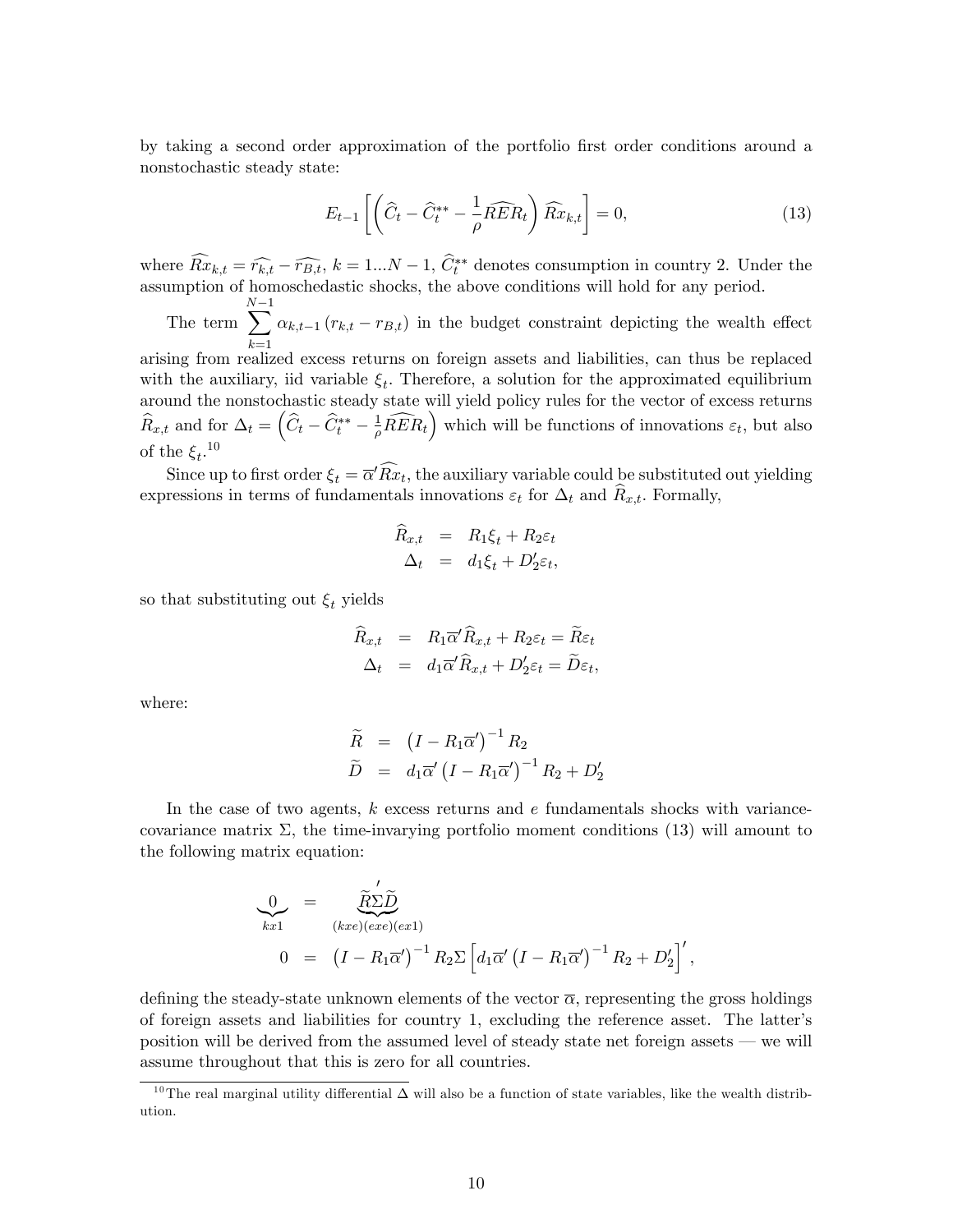The above formula yields the following closed form solution for  $\bar{\alpha}$ :

$$
\overline{\alpha}' = -\frac{(D_2' \Sigma R_2') (R_2 \Sigma R_2')^{-1}}{\left(d_1 - (D_2' \Sigma R_2') (R_2 \Sigma R_2')^{-1} R_1\right)},\tag{14}
$$

which can be shown to be equal to the expression derived by Devereux and Sutherland  $(2006).$ <sup>11</sup>

## 3.2 The 3 country case

In the case of more than two agents, to take into account the effects of asset returns on the wealth distribution across agents, we will have to first keep track of the holdings of n-1 agents, and include the relevant moment conditions from their portfolio optimization problems. In our 3-country economy, in addition to country 1, it will be enough to characterize foreign asset holdings by country 3, replacing the term  $\sum^{N-1}$  $k=1$  $\alpha_{k,t-1}^{*} (r_{k,t} - r_{B,t})$  in the corresponding budget constraint with the auxiliary, iid variable  $\xi_t^*$ , and taking into account the effects of both  $\xi_t$  and  $\xi_t^*$  on country 2 wealth. By Walras's law, it must be the case that net foreign assets in country 2 will be equal to the negative of the sum of net foreign assets in country 1 and 3,  $NFA_t$  and  $NFA_t^*$ . Therefore, the negative of  $(\xi_t + \xi_t^*)$  will capture the effects of the steady state gross holdings on country 2 net wealth.

Secondly, with a first order approximation of the model in hand, we will solve for excess returns  $R_{x,t}$ ,  $\Delta_t$ , defined as above, and its counterpart  $\Delta_t^*$  for country 3, depending on the specific portfolio problem solved by this country, as a function of fundamentals innovations  $\varepsilon$  and of  $\xi_t$  and  $\xi_t^*$ . Since as before

$$
\left[\begin{array}{c} \xi_t \\ \xi_t^* \end{array}\right] = \overline{\alpha}' \widehat{Rx}_t,
$$

the moments conditions from the specific portfolio optimization problem, will be a function of the optimal steady state portfolio matrix  $\bar{\alpha}$ .

$$
R_2 \Sigma D_2 + R_2 \Sigma R'_2 \left( (I - R_1 \overline{\alpha}')^{-1} \right)' \overline{\alpha} d_1 = 0
$$
  

$$
\left( (I - R_1 \overline{\alpha}')' \right)^{-1} \overline{\alpha} d_1 = -(R_2 \Sigma R'_2)^{-1} (R_2 \Sigma D_2);
$$

because of the following equality,

$$
\left(\left(I - R_1 \overline{\alpha}'\right)^{-1}\right)' \overline{\alpha} = \overline{\alpha} \left(\left(I - \overline{\alpha}' R_1\right)^{-1}\right)',
$$

and noticing that  $\overline{\alpha}'R_1$  is actually a scalar in this case, the above moment conditions simplifies to

$$
\overline{\alpha}d_1 = -\left(R_2 \Sigma R_2'\right)^{-1} \left(R_2 \Sigma D_2\right) \left(1 - R_1' \overline{\alpha}\right),
$$

from which it is easy to derive the solution for  $\bar{\alpha}$  provided by Devereux and Sutherland (2006):

$$
\overline{\alpha} = (R_2 \Sigma D_2 R_1' - d_1 R_2 \Sigma R_2')^{-1} (R_2 \Sigma D_2).
$$

 $11$ The moment conditions can be written also as: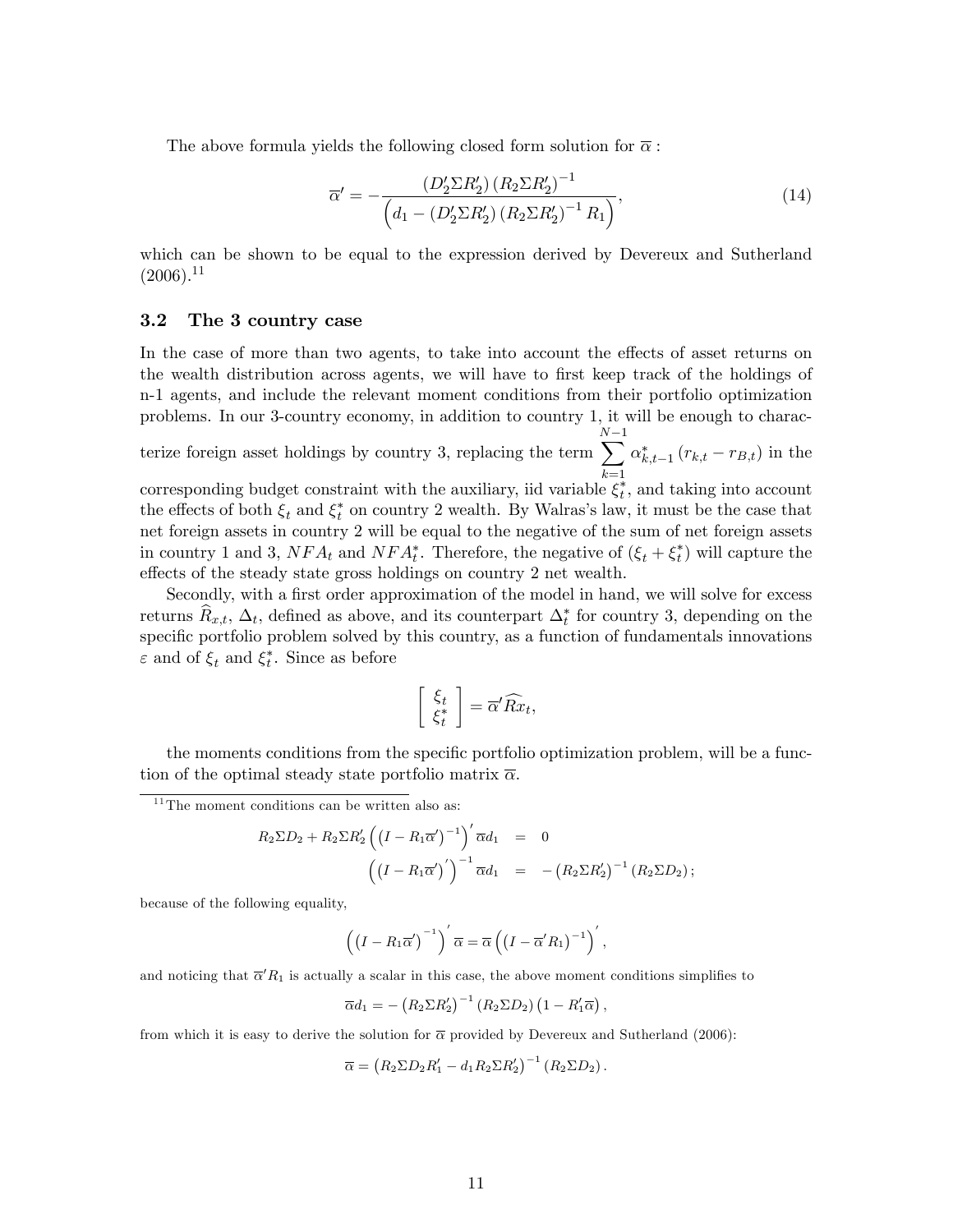Utility maximization In the case of full utility based portfolio optimization by country 3, it is possible to obtain a closed form solution for  $\overline{\alpha}$ . The portfolio optimality conditions will be the counterpart of  $(13)$ 

$$
E_{t-1}\left[\left(\widehat{C}_t-\widehat{C}_t^*-\frac{1}{\rho}\widehat{RER}_t^*\right)\widehat{Rx}_{k,t}\right]=0,
$$

implying that  $\Delta_t^* = \left(\widehat{C}_{1,t} - \widehat{C}_t^* - \frac{1}{\rho}\right)$  $\frac{1}{\rho} \widehat{RER}^*_t$ ). Up to first order, the relevant solutions for  $\widehat{R}_{x,t}$ ,  $\Delta_t$ , and  $\Delta_t^*$  can be expressed as follows:

$$
\widehat{R}_{x,t} = R_1 \begin{bmatrix} \xi_t \\ \xi_t^* \end{bmatrix} + R_2 \varepsilon_t
$$

$$
\Delta_t = D'_1 \begin{bmatrix} \xi_t \\ \xi_t^* \end{bmatrix} + D'_2 \varepsilon_t + ...,
$$

$$
\Delta_t^* = D_1^{*\prime} \begin{bmatrix} \xi_t \\ \xi_t^* \end{bmatrix} + D_2^{*\prime} \varepsilon_t + ...
$$

Substituting out  $\xi_t$  and  $\xi_t^*$ :

$$
\begin{array}{rcl} \widehat{R}_{x,t} & = & \widetilde{R}\varepsilon_{t} \\ \Delta_{t} & = & \widetilde{D}\varepsilon_{t} \\ \Delta_{t}^{*} & = & \widetilde{D}^{*}\varepsilon_{t}, \end{array}
$$

where:

$$
\widetilde{R} = (I - R_1 \overline{\alpha}')^{-1} R_2
$$
\n
$$
\widetilde{D} = D'_1 \overline{\alpha}' (I - R_1 \overline{\alpha}')^{-1} R_2 + D'_2
$$
\n
$$
\widetilde{D}^* = D_1^{*\prime} \overline{\alpha}' (I - R_1 \overline{\alpha}')^{-1} R_2 + D_2^{*\prime}.
$$

The portfolio moment conditions for  $\Delta_t$  (and likewise for  $\Delta_t^*$ ) can thus be written as

$$
\frac{0}{1xk} = \frac{\widetilde{D}'\Sigma \widetilde{R}'}{(1xe)(exe)(exk)}
$$
\n
$$
0 = \left[\frac{D'_1}{1x(n-1)(n-1)xk} \frac{\overline{\alpha}'}{kxk} \frac{(I - R_1 \overline{\alpha}')^{-1} R_2}{kxk} + \frac{D'_2}{1xe} \right]' \Sigma R'_2 \left((I - R_1 \overline{\alpha}')^{-1}\right)',
$$

where as indicated above,  $\bar{\alpha}$  is now a  $kx(n-1)$ , matrix, where in the 3-country case  $n-1 = 2$ . Rearranging the latter expression yields:

$$
D_1' \overline{\alpha}' = -(D_2' \Sigma R_2') (R_2 \Sigma R_2')^{-1} (I - R_1 \overline{\alpha}')
$$
  

$$
(D_2' \Sigma R_2' (R_2 \Sigma R_2')^{-1} R_1 - D_1') \overline{\alpha}' = (D_2' \Sigma R_2') (R_2 \Sigma R_2')^{-1},
$$

or in more compact notation:

$$
\underbrace{(D'_2 \mathcal{R} R_1 - D'_1)}_{1x(n-1)} \underbrace{\overline{\alpha}'}_{(n-1)xk} = \underbrace{D'_2}_{1xe} \underbrace{\mathcal{R}}_{exk},
$$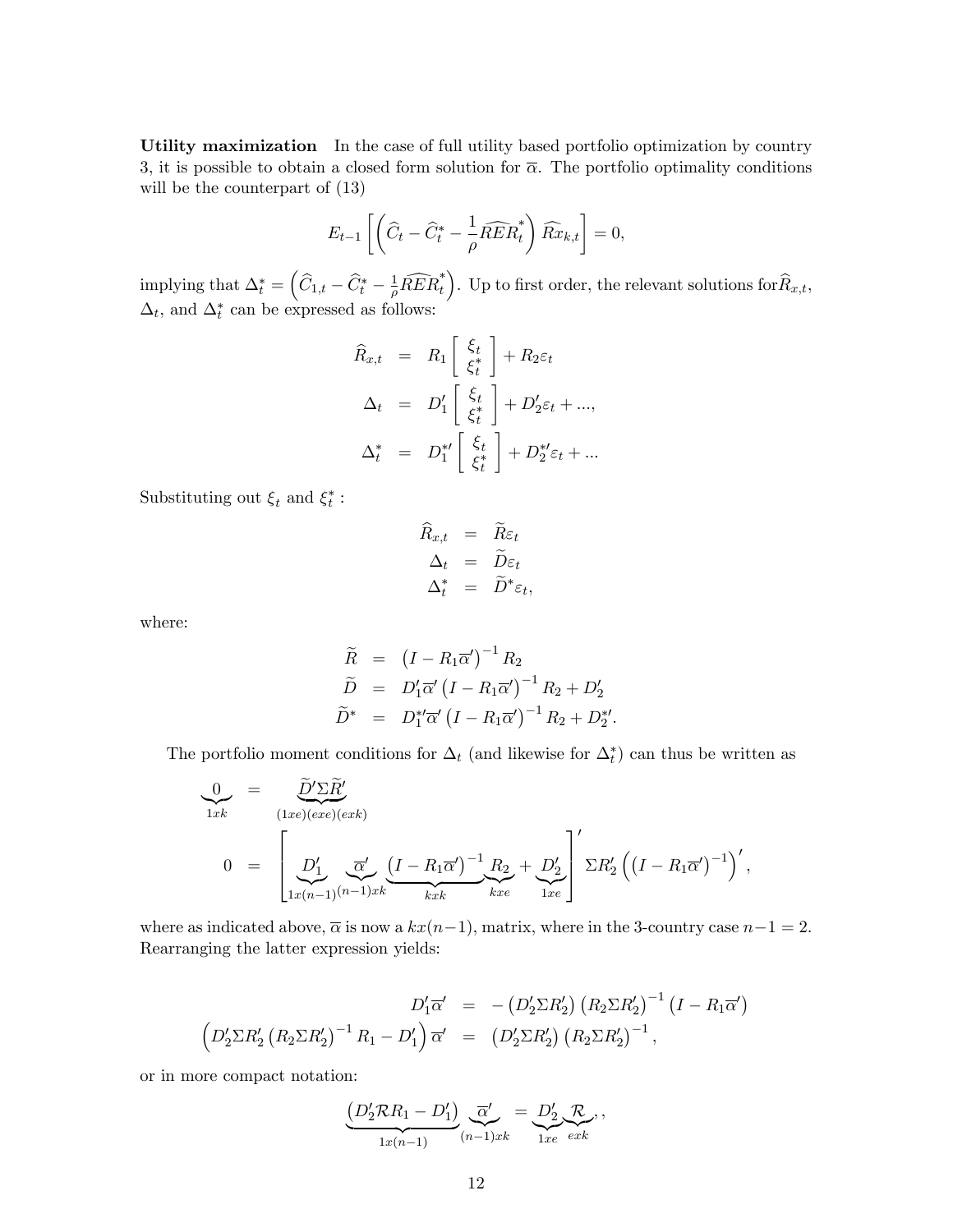where  $\mathcal{R} = \Sigma R_2' (R_2 \Sigma R_2')^{-1}$ . Collecting all the conditions for  $\Delta_t$  and  $\Delta_t^*$  yields the following system:

$$
\underbrace{\left[\begin{array}{c} (D_2' \mathcal{R} R_1 - D_1') \\ (D_2^* \mathcal{R} R_1 - D_1^*) \end{array}\right]}_{2x2} \overline{\alpha}' = \underbrace{\left[\begin{array}{c} D_2' \\ D_2^{*'} \end{array}\right]}_{2xe} \overline{\alpha}
$$

the latter can be readily solved in closed form for the steady state portfolio holdings if the right-hand side matrix matrix has a (generalized) inverse: $^{12}$ 

$$
\overline{\alpha}' = \left[ \begin{array}{c} (D_2' \mathcal{R} R_1 - D_1') \\ (D_2^* \mathcal{R} R_1 - D_1^*) \end{array} \right]^{-1} \left[ \begin{array}{c} D_2' \\ D_2^{*'} \end{array} \right] \mathcal{R}.
$$
 (15)

Optimized portfolios In the case of optimized portfolios, it will not generally possible to obtain closed form solutions for portfolio holdings. For concreteness, consider the case in which country 3 foreign reserves are invested in the two nominal bonds, by minimizing the variance of the return on this portfolio; the relevant budget constraint is thus:

$$
NFA_t^* \equiv B_{1t}^* + B_{2t}^* = \frac{P_{3,t}}{P_t} \left( Y_{3,t} + D_{3,t} \right) + r_{B,t} NFA_{t-1}^* + \left( r_{B^*,t} - r_{B,t} \right) B_{2t-1}^* - RER_t^*C_t^*,
$$

implying that  $(r_{B^*,t} - r_{B,t}) B^*_{2t-1} = \xi^*_t$ . The relevant moment conditions  $\Delta^*_t$  obtained from minimization of the variance of the real dollar-portfolio are as follows:

$$
E_{t-1} [(\hat{r}_{B^*,t} - \hat{r}_{B,t}) (\overline{\alpha}^* (\hat{r}_{B^*,t} - \hat{r}_{B,t}) + \hat{r}_{B,t})] = 0,
$$

where  $\overline{\alpha}^*$  is the steady state value of gross holdings of country 2 nominal bonds,  $B_2^*$ .

Ordering the vector of excess returns in such a way that  $(\hat{r}_{B^*,t} - \hat{r}_{B,t})$  is last, the system of moments conditions can thus be written as

$$
\widetilde{R}\Sigma \widetilde{D}' = \underbrace{0}_{kx1}
$$
\n
$$
\begin{bmatrix} 0 \\ \cdots \\ 0 \\ 1 \end{bmatrix}' \widetilde{R}\Sigma \left(\widetilde{R}' \begin{bmatrix} 0 \\ \cdots \\ 0 \\ \overline{\alpha^*} \end{bmatrix} + \widetilde{\varrho} \right) = \underbrace{0}_{1x1},
$$
\n(16)

where  $\widetilde{R}$  and  $\widetilde{D}$  are the same as above in full optimization case, and  $\widetilde{\varrho}$  is obtained from the first order approximation to  $\hat{r}_{B,t}$  as follows:

$$
\widehat{r}_{B,t} = \varrho_1' \left[ \begin{array}{c} \xi_t \\ \xi_t^* \end{array} \right] + \varrho_2' \varepsilon_t = \widetilde{\varrho}' \varepsilon_t,
$$
  

$$
\widetilde{\varrho} = \varrho_1' \overline{\alpha}' \left( I - R_1 \overline{\alpha}' \right)^{-1} R_2 + \varrho_2'.
$$

$$
\overline{\alpha}' = \underbrace{\begin{bmatrix} (D_2^{1}R R_1 - D_1^{1}) & & D_2^{1} \\ \cdots & & D_2^{1} \\ (D_2^{i}R R_1 - D_1^{i}) & & D_2^{i} \\ \cdots & \cdots & \cdots \\ (D_2^{n-1}R R_1 - D_1^{n-1}) & & D_2^{n-1} \\ \cdots & \cdots & \cdots \\ (n-1)x(n-1) & & (n-1)xe \end{bmatrix}}_{(n-1)xe} \overline{\mathcal{R}}.
$$

<sup>&</sup>lt;sup>12</sup>Dedola and Lombardo (2008) formally solve for the general case of k excess returns and n utilitymaximizing agents, showing that the closed form solution for the optimal steady state portfolio matrix  $\overline{\alpha}$ will be: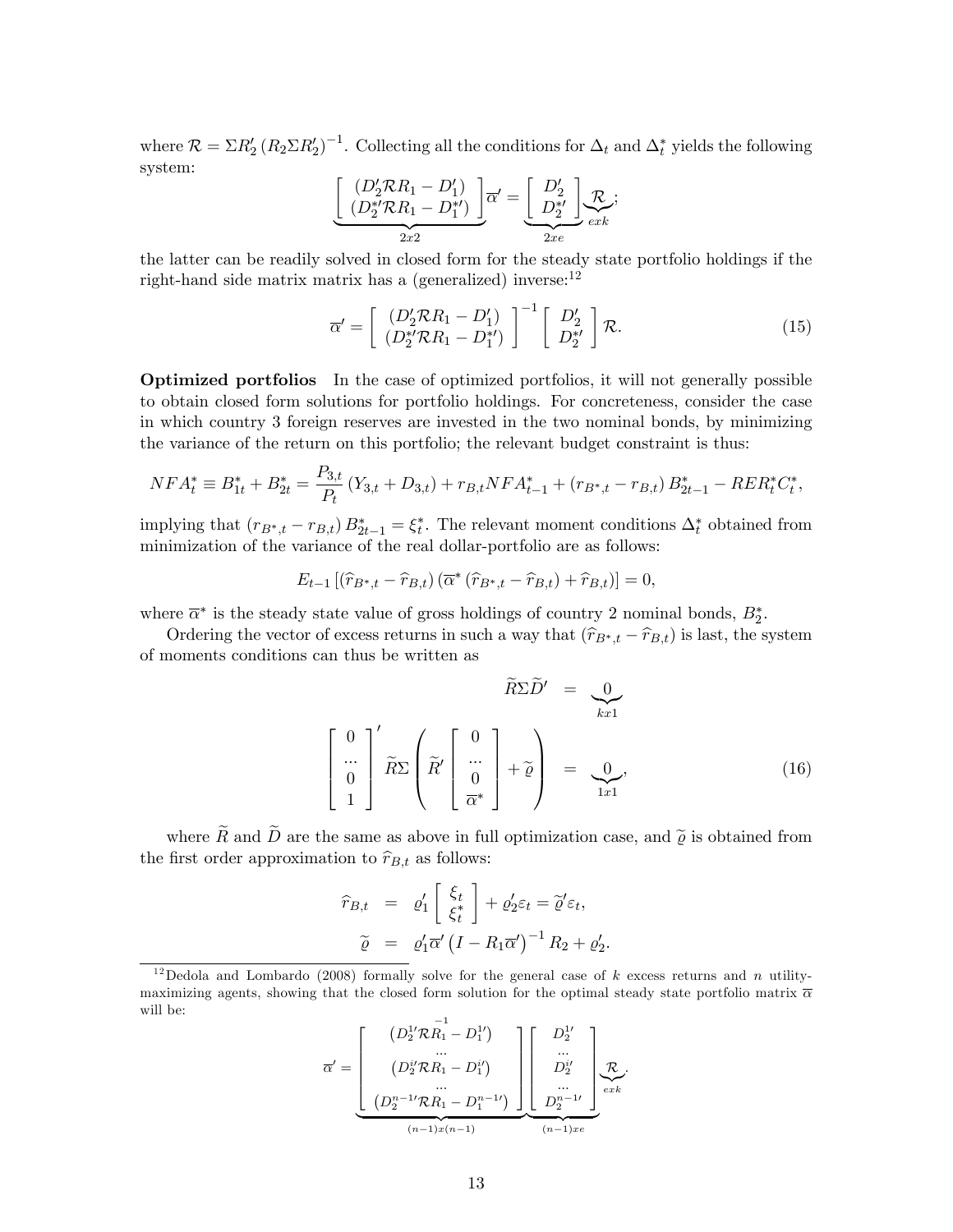The latter system will allow to compute the gross holdings of assets that fully characterize country portfolios, namely holdings by country 1 of equities, and holdings of nominal bonds in currency 2 by both country 1 and 3; however, unfortunately, it cannot be solved in closed form.

More generally, in the case of optimized portfolios in which holdings of  $k^* + 1$  assets are chosen relative to the reference j-th return, we will have to solve for the following system of equations:

$$
\widetilde{R}\Sigma \widetilde{D}' = \underbrace{0}_{kx1}
$$
\n
$$
\widetilde{R}^* \Sigma \left[ \widetilde{R}' \begin{bmatrix} 0 \\ \frac{\widetilde{C}^*}{\widetilde{C}^*} \\ \frac{\widetilde{C}^*}{\widetilde{C}^*} \end{bmatrix} + \widetilde{\varrho}_j \right] = \underbrace{0}_{k^*x1},
$$
\n(17)

where  $R^*$  will reflect the appropriate selection from R involving the relevant  $k^*$  excess returns.

# 4 Calibration

A crucial ingredient in the numerical exercises below is the dynamics of the exogenous processes, including the variance-covariance matrix of their innovations. In our model, the exogenous stochastic forces contain two endowments shocks denoted by  $Y_{i,t}$  and  $D_{i,t}$ , and an exogenous process for money denoted by  $M_{i,t}$ . Note that  $D_t$  represents the fraction of endowment that is tradable in financial markets, so that  $Y_t$  can be interpreted as an exogenous process for non-Önancial income. Therefore, we identify the empirical counterparts to the model's exogenous variables  $D_i$  and  $Y_i$  with the real dividends, and the real compensation of employees, respectively; we use data on the broad aggregate M3 for  $M_i$ .

We start by computing the covariance structure of exogenous processes in a two-country model, representing the US and the euro area, by abstracting from the existence of a third (emerging) economy. We obtained the US data for the real compensation of employees and real dividend income for from the BLS, while M3 is from the IFS dataset of the IMF. For the euro area, we use the compensation of employees definition of the area wide dataset (see Fagan et al.  $(2001)$ ), while M3 is obtained from the European Central Bank's data base. Dividends for the euro area are calculated using data from Datastream Global Equity index, by multiplying dividend yields by the market value of euro area stock markets. We took logs and linearly detrended all variables to obtain the empirical counterparts of  $Y_i$  and  $D_i$ , and  $M_i$ . To obtain an estimate of the variance-covariance matrix of the exogenous shocks, we estimated the system of 6 variables by OLS, for simplicity restricting the lag length to one and assuming a diagonal autoregressive matrix, as in the theoretical model. The sample contains quarterly data from 1980:Q1 to 2007:Q2.

In order to estimate processes for country 3 shocks , we use IFS data for China on profits, as dividend data are not available, real wages and M3. Unfortunately, Chinese data is only available annually from 1980 to 2006, making it impossible to directly estimate the correlation of the shocks at quarterly frequency as in the case of the US and the Euro area. We thus proceeded as follows. Using the annual counterparts of the euro area and US data discussed above, as well as Chinese data, we first estimated the variance-covariance matrix at annual frequency from a VAR(1) system of 9 variables by OLS. We then assumed that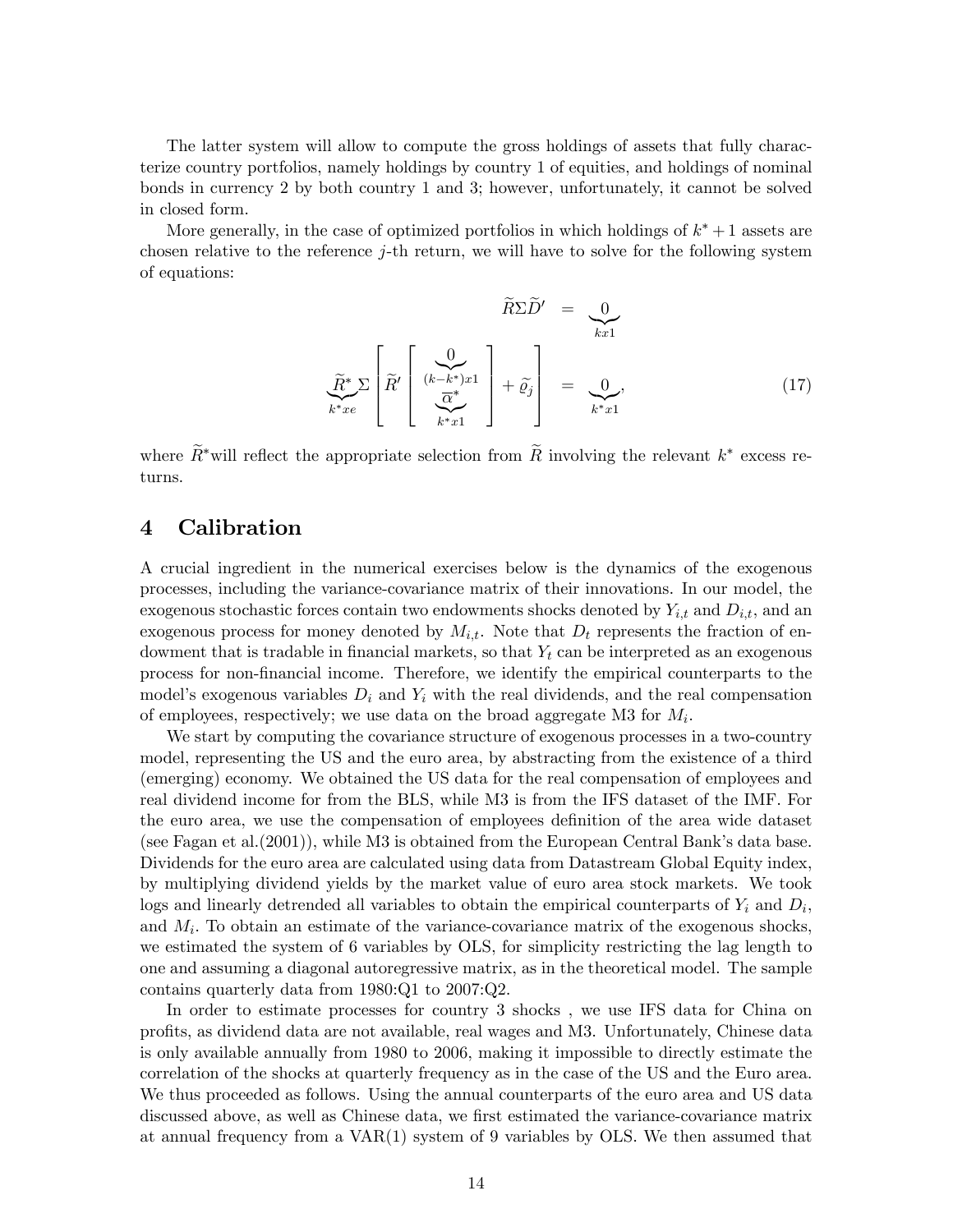quarterly correlations of innovations are well approximated by annual correlations, that can obtained from the annual variance-covariance matrix. In order to identify quarterly variances of Chinese innovations, we assumed that their ratios relative to US variances (but not the variance itself) resemble those at the annual frequency. For instance, to obtain an estimate of the quarterly variances of shocks to country 3 non-financial income  $Y_3$ , we multiplied the quarterly variance of  $\varepsilon_{Y_1}$  obtained from the US-euro area system by the ratio of the annual variance of Chinese innovations to real wages to the annual variance of  $\varepsilon_{Y_1}$ , as obtained from the estimated VAR(1) system for US, China and the euro area.

The estimated variance-covariance matrix is given in Table 1 below, where the diagonal reports the relative variances of the shocks using  $\varepsilon_{Y_1}$  as the benchmark (the latter shock's standard deviation is equal to 0.91 percent), while off-diagonal elements indicate the correlations between the shocks  $\sim$  we will use this matrix for the calculation of the optimal portfolio holdings in the next section. Note that all shocks turn out to be substantially more volatile for country 3, reflecting the properties of Chinese data.

However, the estimated persistence of shocks in all countries turns out to be quite similar. The persistence of real compensation of employees for US, euro area and China are  $\rho_{Y_1} = 0.92$ ,  $\rho_{Y_2} = 0.91$ ,  $\rho_{Y_3} = 0.92$ , respectively, expressed on a quarterly frequency. Correspondingly, we estimated the autoregressive parameters for the dividend process being  $\rho_{D_1} = 0.92, \ \rho_{D_2} = 0.90, \ \rho_{D_3} = 0.92.$  Finally, the parameters for the money processes are  $\rho_{M_1} = 0.92, \ \rho_{D_2} = 0.91, \text{ and } \rho_{D_3} = 0.92$ ; the persistence of money shocks, however, is irrelevant for portfolio decision as they have only one period real effects in our model.

|                     |                     |                     | Table1:             | Estimated Covariance Matrix |                     |                     |                     |                     |                     |
|---------------------|---------------------|---------------------|---------------------|-----------------------------|---------------------|---------------------|---------------------|---------------------|---------------------|
|                     | $\varepsilon_{Y_1}$ | $\varepsilon_{Y_2}$ | $\varepsilon_{Y_3}$ | $\varepsilon_{M_1}$         | $\varepsilon_{M_2}$ | $\varepsilon_{M_3}$ | $\varepsilon_{D_1}$ | $\varepsilon_{D_2}$ | $\varepsilon_{D_3}$ |
| $\varepsilon_{Y_1}$ | 1                   | 0.27                | 0.08                | 0.19                        | 0.00                | 0.12                | $-0.02$             | 0.08                | $-0.14$             |
| $\varepsilon_{Y_2}$ | 0.27                | 0.47                | 0.01                | $-0.01$                     | 0.23                | $-0.11$             | $-0.01$             | 0.08                | $-0.11$             |
| $\varepsilon_{Y_3}$ | 0.08                | 0.01                | 2.08                | 0.03                        | $-0.06$             | 0.07                | $-0.03$             | 0.03                | 0.33                |
| $\varepsilon_{M_1}$ | 0.19                | $-0.01$             | 0.03                | 12.14                       | 0.10                | $-0.29$             | $-0.02$             | $-0.10$             | $-0.16$             |
| $\varepsilon_{M_2}$ | 0.00                | 0.23                | $-0.06$             | 0.10                        | 13.50               | $-0.22$             | $-0.15$             | $-0.09$             | $-0.08$             |
| $\varepsilon_{M_3}$ | 0.12                | $-0.11$             | 0.07                | $-0.29$                     | $-0.22$             | 43.83               | 0.22                | 0.03                | 0.10                |
| $\epsilon_{D1}$     | $-0.02$             | $-0.01$             | $-0.03$             | $-0.02$                     | $-0.14$             | 0.22                | 3.77                | 0.05                | 0.23                |
| $\varepsilon_{D_2}$ | 0.08                | 0.08                | 0.03                | $-0.10$                     | $-0.09$             | 0.03                | 0.05                | 0.05                | $-0.03$             |
| $\varepsilon_{D_3}$ | $-0.14$             | $-0.11$             | 0.33                | $-0.16$                     | $-0.08$             | 0.10                | 0.23                | $-0.03$             | 129.21              |

To provide some empirical benchmarks for our numerical results, we also report a few stylized facts concerning country portfolios of G7 economies. As shown in column 1 of Table 2 below, the share of domestic holdings of domestic equities ranges from 90 percent in the US to 65.3 percent in the UK. Moreover, financial home bias, defined as the difference between the share of foreign equities in the domestic portfolio and the weight the foreign equity market has in the world market, is substantial, as shown in the last column of Table 2.

In our model, given the assumed symmetry between country 1 and 2, these measures would correspond to  $s_1$  and  $s_1-1/2$ , respectively. In the next section, we will show that the simple calibrated model described in the previous section is able to broadly replicate some of the features of international portfolio holdings.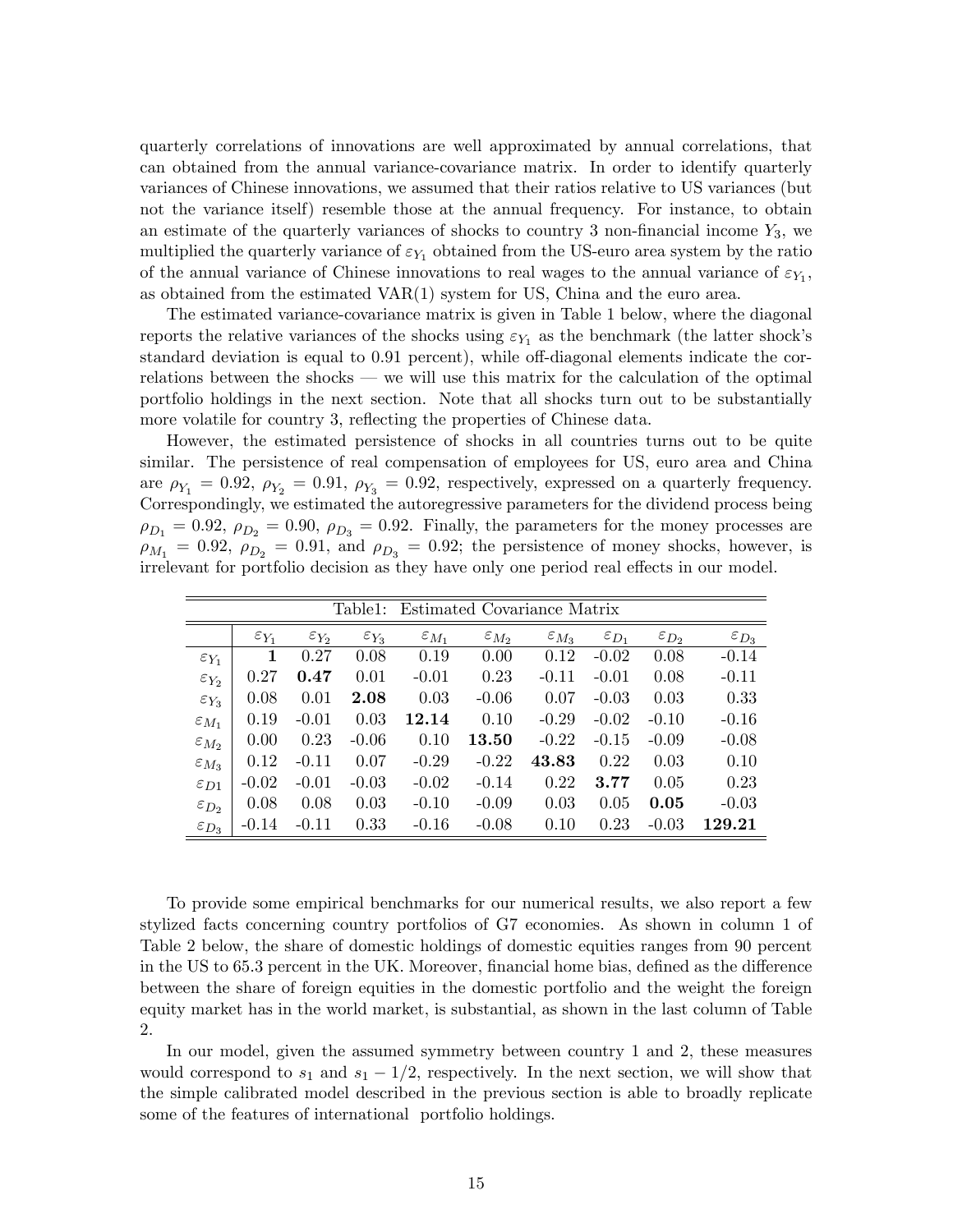| Table 2: Equity Holdings |                                 |                     |  |  |  |  |
|--------------------------|---------------------------------|---------------------|--|--|--|--|
|                          | <b>Financial Domestic Share</b> | Financial Home bias |  |  |  |  |
|                          | (in percent)                    | (in percent)        |  |  |  |  |
| United States            | 90.0                            | 25.6                |  |  |  |  |
| Japan                    | 85.0                            | 17.7                |  |  |  |  |
| Germany                  | 68.9                            | 18.8                |  |  |  |  |
| France                   | 70.4                            | 23.6                |  |  |  |  |
| UK                       | 65.3                            | 20.7                |  |  |  |  |
| Italy                    | 77.2                            | 19.7                |  |  |  |  |
| Canada                   | 79.8                            | 19.2                |  |  |  |  |

# 5 Numerical results

In this section we report our main results. We first compute the optimal steady-state portfolio in a baseline two-country model with no restrictions on financial trading by domestic households. Then we investigate how exposing these economies to a third-country with distorted savings and different degrees of financial restrictions changes their portfolio choices. The scenario that we have in mind here intends to resemble, in an obviously simplified set-up, the situation the world economy has been facing in the recent years.

On the one hand, emerging Asia/ China, as well as oil-exporters are playing an increasing role as trade partners of industrialized economies such as the US and the euro area. On the other hand, these economies are still less integrated Önancially, and their international portfolio allocation policies are not entirely driven by the decision of freely optimizing households. Instead, national domestic savings are sometimes intermediated by governments and often invested following simple rule-of -thumb policies (like more or less mechanical accumulation of US Treasuries), or more sophisticated strategies of sovereign wealth funds, taking into account the risk and return trade-offs of the different assets (like mean-variance policies).

To put our the results in some perspective, especially those derived in the two country model, it is helpful to compare our results to those obtained by Lucas (1982), Baxter and Jerman (1997), Heathcote and Perri (2008), Engel and Matsumoto (2005) and Couerdacier et al. (2007 and 2008). In the two-country model by Lucas (1982), national representative agents have identical preferences across countries and are endowed only with stochastic financial income payments, similar to our  $D_i$  component (in the form of a tree yielding stochastic fruits). In such an environment, perfect risk-sharing can be obtained when agents of each economy are perfectly pooled, owning half of the claims to home and foreign endowments. Baxter and Jerman (1997) consider the role of non diversifiable labor income, similar to our  $Y_i$  component. In their set up, if assets returns and labor income are highly correlated, the optimal portfolio is then characterized by extreme foreign bias, being short in domestic assets.

Allowing for preference heterogeneity and imperfect substitutability between domestic and foreign traded goods in a production economy with capital accumulation, Heathcote and Perri (2008) show that a standard two-country/ two-good RBC model can generate substantial home bias in equity holdings, because relative returns to domestic stocks move inversely with relative labor income in response to productivity shocks. In a similar vein, Engel and Matsumoto (2005) argue that sticky prices are an additional feature that is able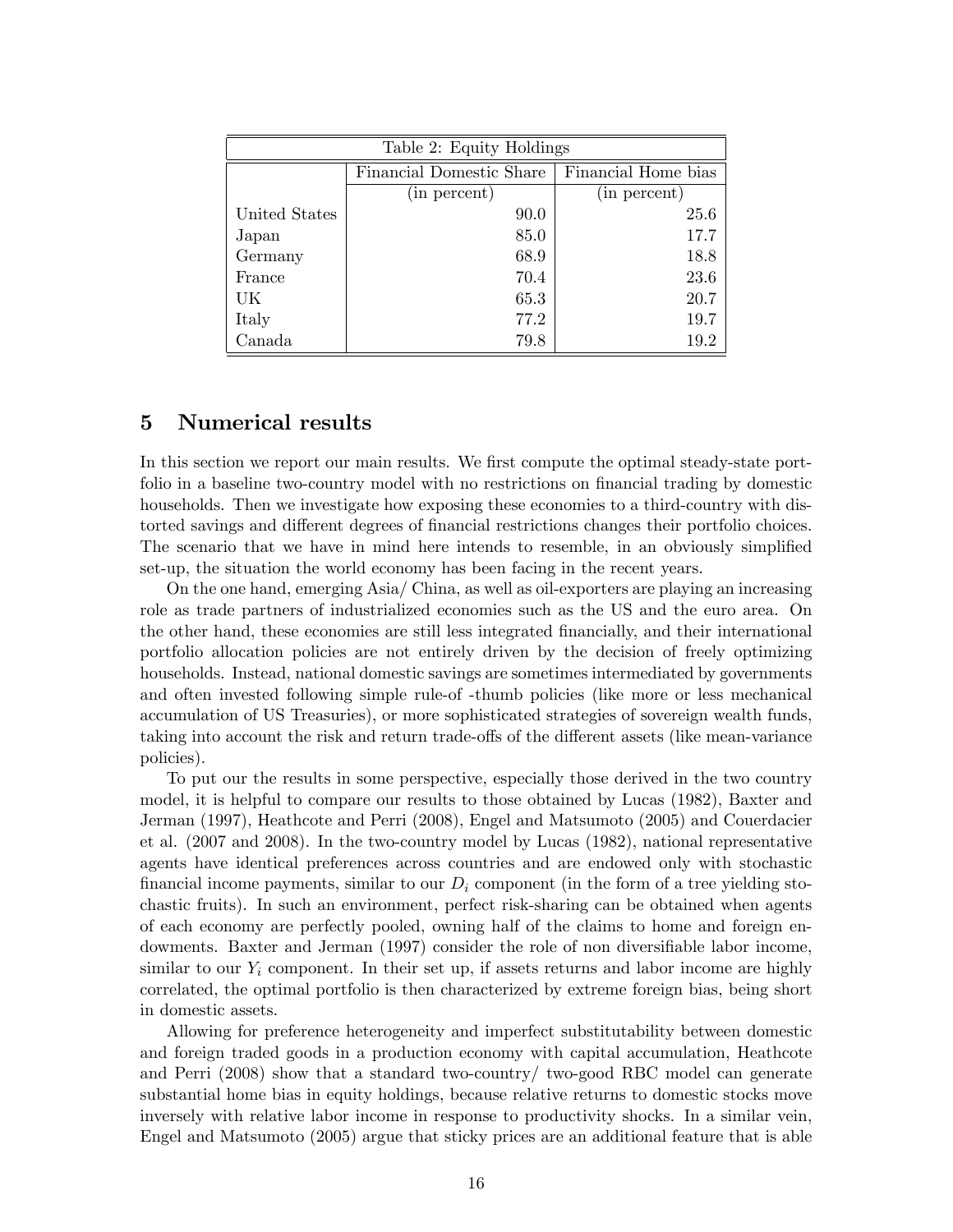to generate a negative correlation between labor income and profits of domestic firms, also tilting portfolio shares in favor of home equities.

In a paper that is most closely related to ours, Coeurdacier, Kollmann and Martin (2007) show that in an endowment economy with multiple goods, substantial home bias in equities can be generated if assets traded in the model include not only equities but also real one-period bonds. In a second paper, Coeurdacier, Kollmann and Martin (2008) introduce shocks to investment demand and bond trading in the Heathcote and Perri (2008) model, with effectively complete asset markets, and are able to rationalize the observed pattern of international portfolios. In contrast to the former paper, our model assumes incomplete markets in an dynamic economy with nominal bonds, and, while also abstracting from the specification of the production function, provides an empirical calibration of the exogenous driving forces of our model.

## 5.1 Baseline two-country setting

We first report the composition of the optimal portfolio in a baseline set-up that assumes that the financially constrained economy is completely closed to intertemporal and intratemporal trade, and has therefore no effect at all on the country 1 and 2 consumption and portfolio decisions. We adopt the following symmetric parametrization. For the preference parameters, we assume the following values: the risk aversion parameter  $\rho = 2.0$ ; the elasticity of substitution parameter  $\theta = 3$ ; and the time preference rate  $\beta = 0.98$ . The share of financially nontradable income in the steady-state  $Y^{SS}$  is set at 85 percent, so that  $D^{SS}$  equals 15 percent of total income – a similar proportion holds in the US data between dividend and nonfinancial personal income. Furthermore, we assume that the degree of home bias in goods markets in country 1 is  $\mu_1 = 0.8$ , and is the same in country 2, so that imports are  $20\%$  of GDP on average – we also assume in the first step that NFA positions are zero in the steady-state; subsequently we will look at a situation in which country 1 has a negative long-run international investment position. Shock processes are set according to the two-country VAR estimates presented in the previous section, obtained with US and euro area data.

Table 3 presents our main findings, reporting gross asset positions as a ratio to steady state output across different experiments for the 2-country setting.

| Table 3: Steady-State Portfolios in a Two-Country Model (measured in output units) |           |                |                     |                    |              |                |  |
|------------------------------------------------------------------------------------|-----------|----------------|---------------------|--------------------|--------------|----------------|--|
|                                                                                    | Benchmark | No correlation | <b>Standardized</b> | $\phi^{y,1} = 0.1$ | $\mu = 0.02$ | $\theta = 0.5$ |  |
|                                                                                    |           | (2)            | (3)                 | (4)                | (5)          | (6)            |  |
| $Z_1^E(s_1-1)$                                                                     | $-1.2161$ | $-0.9421$      | 0.5709              | $-2.2455$          | $-3.4319$    | $-4.1211$      |  |
| $Z_2^E$ s <sub>2</sub>                                                             | 1.1166    | 0.8690         | $-0.5889$           | 2.3844             | 3.5690       | 4.1301         |  |
| $B_2$                                                                              | $-0.1555$ | 0.0437         | 1.1023              | 0.0067             | 0.3824       | 0.0817         |  |

As indicated by results in column 1, the baseline 2-country economy generates a degree of equity home bias broadly in line with the data. As shown in Section 2,  $Z_1^E(s_1 - 1)$ represents gross holdings of country 1 equities by country 2, where recall that  $s_1$  stands for the share of country 1 equities held by country 1. Similarly,  $Z_2^E s_2$  represents the gross holdings of foreign equities by country 1. Holdings of foreign equities amount then to over 100% of GDP in the steady state, a number slightly larger than in the data. In terms of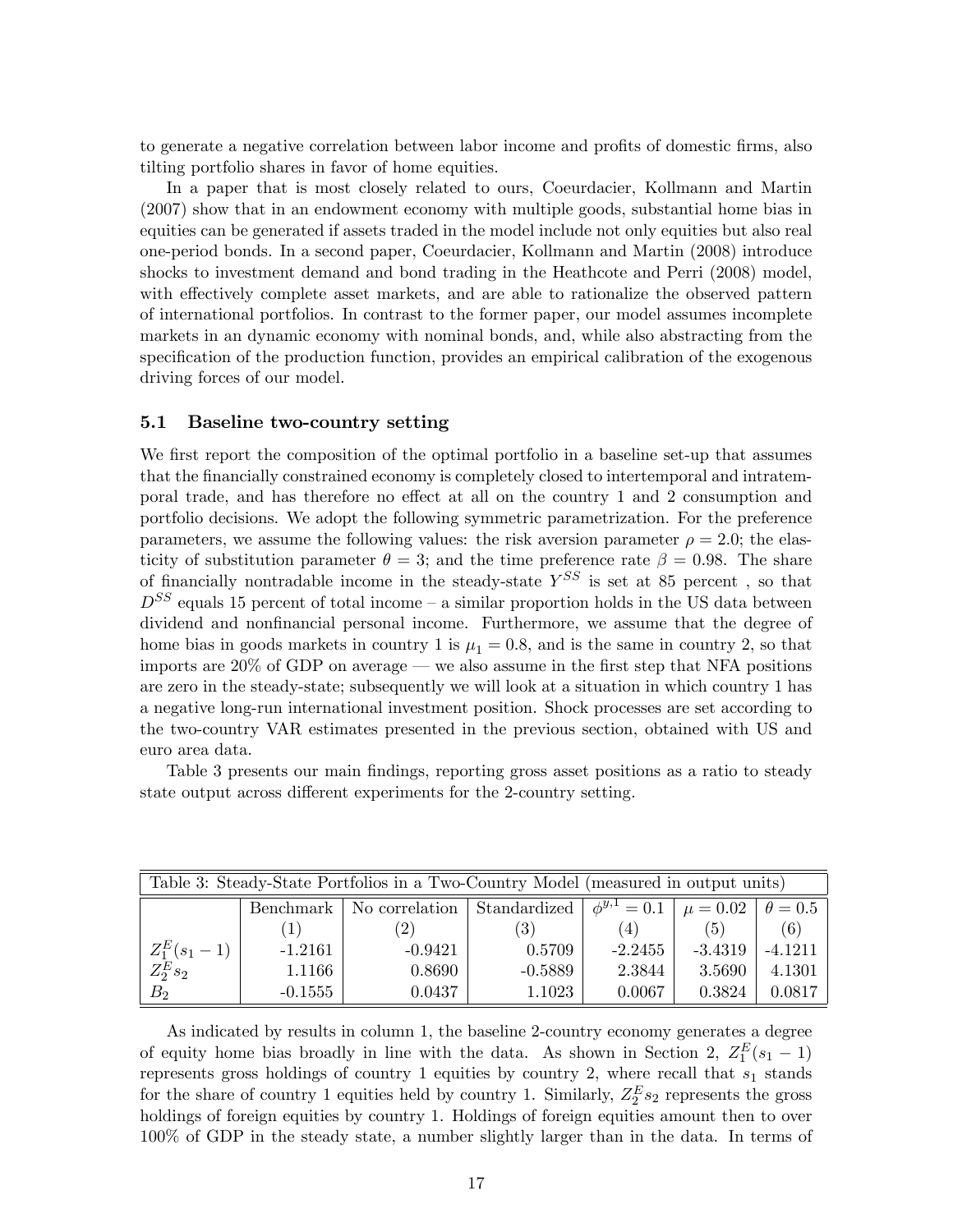shares, the benchmark parameterization implies that  $s_1 = 0.8345$ , and  $s_2 = 0.1519$ , and replicates reasonably closely the stylized facts on portfolio holdings in the data presented in Table 2.

The reason behind the large domestic home bias is as follows. Domestic households wish to insure against consumption risk by choosing assets that provide a good hedge against fluctuations in the bulk of their income, the nonfinancial component Y. In our set up, given the small estimated correlation between innovations to domestic  $Y$  and  $D$ , the main source of comovements between equity returns and shocks to  $Y$  is due to endogenous real exchange rate movements. Consider a negative shock to  $Y_1$  leading to an appreciation of the real exchange rate in country 1; the latter makes claims on domestic equities more valuable compared to claims on foreign equity and a better hedge against fluctuations in non-financial endowment, thus accounting for the substantial of home bias in our results.

As shown in Table 3, the real holdings of domestic foreign bonds  $B_2$  are negative, implying a (slightly larger) positive gross position in domestic bonds. This is driven by the procyclical reaction of prices following a rise in domestic endowments (implied by the positive correlation of shocks to money and Y), thus making domestic nominal bonds a better hedge against income fluctuations than foreign bonds.

The finding that under a reasonable parameterization the model is broadly consistent with the equity home bias in the data is important, as generally the portfolio composition turns out to be quite sensitive to assumed structural parameters. The other columns in Table 3 illustrate the impact of changing the calibrated correlation and persistence of the shock processes, as well as preference parameters determining trade patterns. First, we set the correlation among the shocks to zero, while keeping their variances at the estimated values. As shown in the second column of Table 3, the degree of home bias is now slightly larger than in the baseline calibration, increasing to  $s_1 = 0.87$  in country 1. Thus, the estimated non-zero correlations of shocks act as to actually reduce the home bias. The results are due to the estimated positive correlation between within-country endowment shocks,  $\varepsilon_{Y_2}$  and  $\varepsilon_{D_2}$ , in Table 1, which adversely affects the hedging properties of domestic equities in country 2 against shocks to non-financial income.

In the next experiment, we again assumed that shocks are not correlated, but this time we also set all variances to identical values  $\sim$  note that for the portfolio allocation what matters is the relative size of variances, rather than their levels. Results for this experiment, reported in the third column of Table 3, show that this parameterization reduces the gross positions in foreign equities while increasing those in foreign bonds, thus generating an even larger degree of home bias than under the benchmark calibration. Precisely, in this case we have that  $s_1 = 1.07$ , and  $s_2 = -0.08$ , indicating a leveraged long position in domestic equities in the portfolio of households, financed by shortening foreign equities. This result is driven by the fact that Önancial endowment in country 1 is now less volatile than in the estimated benchmark, making domestic equities an even more attractive hedging instrument against shocks to non-financial income.

By the same token, a decline in the persistence of the process for the non-Önancial endowment (setting  $\phi^y = 0.1$  in both countries instead of the estimated values of 0.92 and 0.91, respectively), brings about a reduction in domestic equity holdings ( $s_1 = 0.69$  and  $s_2 = 0.32$ , reflecting the reduction of hedging demand, as shown in the fourth column of Table 3. Conversely, a decline in the persistence of dividend endowment (setting  $\phi^D = 0.1$ in both countries instead of the estimated values of 0.9 and 0.92); triggers a rise in gross domestic equity positions, making domestic equities more attractive  $\sim$  domestic and foreign equity shares, not shown in the Table, are  $s_1 = 3.3679$  and  $s_2 = -2.3768$ . Both results reflect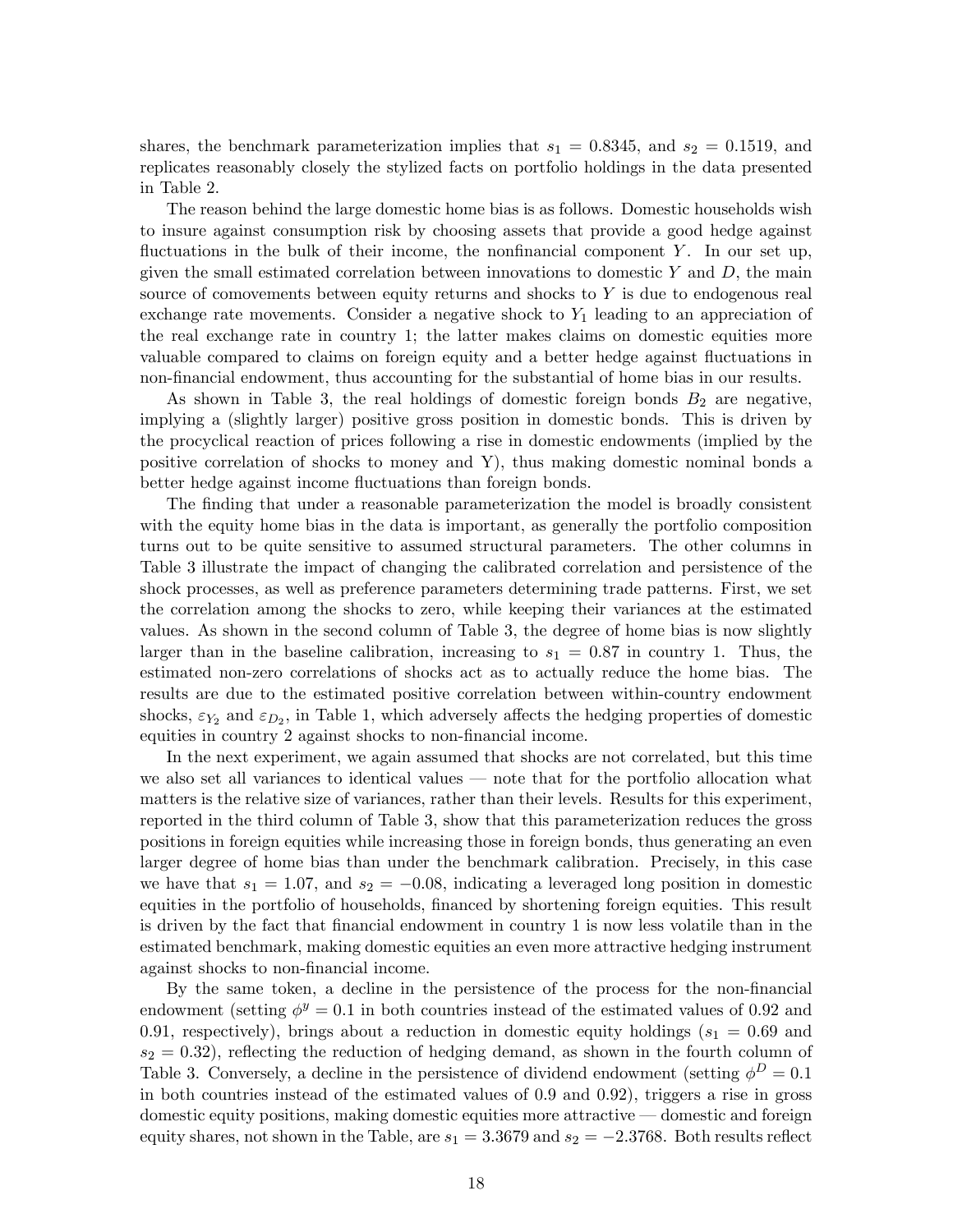the change in the relative unconditional volatility of financial and non-financial income, and its corresponding effects on the size of gross equity holdings.

Further sensitivity analysis results are reported in the last two columns of Table 3, showing the effects of changes in key preference parameters on the optimal long-run portfolio. A lower elasticity of substitution between domestic and foreign goods ( $\theta = 0.5$ ) implies lower holdings of home equities than under the benchmark scenario  $(s_1 = 0.4393)$ . Similar results we observe in the case of a bias in preferences for foreign goods ( $\mu = 0.02$ ). Note that in this latter case, the terms of trade and real exchange rate are negatively correlated because of the prevalence of imported goods in the consumption basket.

An interesting implication of these results is that in our setting with incomplete markets, the time series properties of the shock processes, like their persistence and covariance structure, as well as preference parameters like the elasticity of substitution, matter for the composition of the equilibrium long-run portfolio. This stands in contrast to the complete market cases analyzed by Coeurdacier, Kollmann and Martin (2007), in which these structural parameters do not affect the degree of equity home bias. We deviate from that set up by having nominal bonds and, in addition to four types of endowment shocks, two monetary shocks. Because of flexible prices, in our economy money shocks have real effects only on impact, when inflation surprises affect the value of nominal bonds. Nevertheless, these impact effects are sufficient to break the complete markets environment in Coeurdacier, Kollmann and Martin (2007), and to produce substantial effects of changes in key structural parameters.

## 5.2 Three-country setting under financial constraints

We turn to the main object of our analysis, investigating the effects on international optimal portfolios when we allow unfettered trade in goods with a third country  $\sim$  country 3  $\sim$  but different degrees of financial integration. In the first experiment, we consider the emergence of a third country that, while fully integrated in the goods market with the other economies, does not engage in trade in financial assets at all  $\sim$  we dubbed this case financial autarky in Section 2.3. In the benchmark parameterization, we set the preference parameters so that in all three economies the exports-to-GDP ratio is 20% as before, divided equally between the two foreign countries – for instance, in the case of country 1 we set  $\mu_1 = 0.8$  again, and  $\mu_2 = \mu_3 = 0.1$ . As an implication, in the steady state, both the bilateral and overall trade is balanced. We leave all other parameters at the values discussed in the previous subsection.

The corresponding optimal steady state gross assets holdings are presented in Table 4, where again gross positions can be interpreted relative to steady state GDP. Compared to the two-country set-up, the emergence of intratemporal goods trade with a third-country marginally reduces the foreign gross holdings of domestic equities. In particular, column 1 and 3 show that gross liabilities in domestic equities amount to 120.8 percent of GDP, relative to 121.6 percent in the two-country case. Interestingly, the results are not driven by the stochastic structure of the shocks of country 3, but are entirely due to the existence of trade linkages.<sup>13</sup>

 $13$ We verified this claim by assuming different calibrations for the covariance structure and relative variances in country  $3$  – results are not reported here to save on space.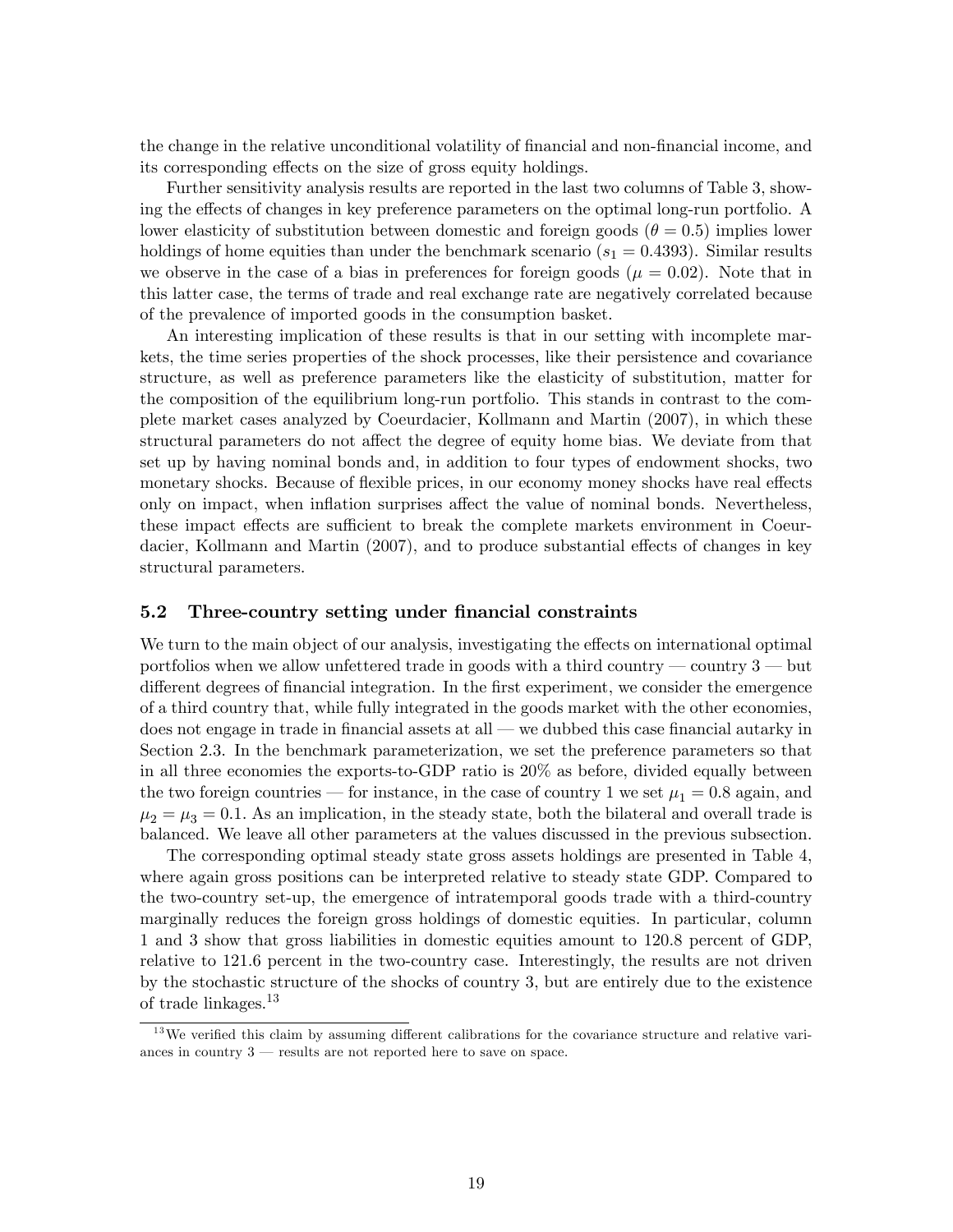| Table 4: Steady-State Portfolio in a Three-Country Model (measured in output units) |                              |           |                   |                 |                              |  |  |  |
|-------------------------------------------------------------------------------------|------------------------------|-----------|-------------------|-----------------|------------------------------|--|--|--|
|                                                                                     | 2- country                   |           | 3-country         |                 |                              |  |  |  |
|                                                                                     |                              |           | Financial Autarky |                 | <b>Financial Constraints</b> |  |  |  |
|                                                                                     | Benchmark<br><i>Openness</i> |           | Benchmark         | <i>Openness</i> | Benchmark                    |  |  |  |
|                                                                                     | (2)                          |           | (3)               | (4)             | (5)                          |  |  |  |
| $\begin{array}{l} Z_1^E\left(s_1-1\right) \\ Z_1^E s_2 \end{array}$                 | $-1.2161$                    | $-0.9523$ | $-1.2083$         | $-1.1832$       | $-1.1813$                    |  |  |  |
|                                                                                     | 1.1166                       | 0.8518    | 1.1130            | 1.0846          | 1.1288                       |  |  |  |
| B <sub>2</sub>                                                                      | $-0.1555$                    | $-0.1474$ | $-0.1568$         | $-0.1524$       | $-0.1343$                    |  |  |  |

In the next experiment, we assume that country 3 is more open than country 1 and 2, reflecting the larger importance of external demand for emerging economies. In particular, for country 3 we set  $\mu_3^* = 0.4$  and  $\mu_1^* = \mu_2^* = 0.3$ , thus implying that its exports are 60% of GDP, equally distributed towards the other  $2$  countries  $-$  note that to ensure consistency of the trade matrix and satisfy the restriction that all NFA positions remain balanced, we also have to set  $\mu_1 = 0.6$  and  $\mu_3 = 0.3$  in country 1 and country 2, thus making these two countries more open as well.

As shown in Table 4, column 4, the results indicate only a small impact of the direction of trade for the optimal portfolio, beyond the what arises from a change in home bias. To facilitate comparison of the latter results with the one of the two-country setting, and to abstract from the effects of a reduction in consumption home bias in country 1 and 2, we also report results for the two-country setting in which  $\mu_1 = 0.6$ . In particular, gross liabilities of domestic equities amount to 118.3 percent of GDP, compared with 95.2 percent in the two-country case (fourth and second column of Table 4, respectively).

Finally, we analyze the consequences of country 3 opening up to intertemporal trade in the rest of the world, but subject to financial constraints similar to the ones presented in the previous section. Note that under this scenario, country 3 is constrained to invest its net savings in country 1ís nominal bonds only. This could be interpreted as a requirement to minimize the variance of the nominal ('dollar') return of the foreign assets portfolio in terms of country 1 currency. The results indicate that there are only small changes in the optimal portfolio allocation in the rest of the world, compared to the Önancial autarky case. Precisely, home equity bias slightly increases in country 1 and 2. The results mainly reflect the estimated covariances of endowment shocks in country 3, especially to its financial component, with shocks in country 1 and 2, as reported in Table 1.

## 5.3 Diversified Reserves vs Optimal Portfolio

In the last set of experiments, we relax the assumption that in country 3 foreign reserves are mechanically invested in country 1 nominal bonds, investigating their optimal allocation according to different objective functions. In particular, we assume that country 3 foreign assets holdings or reserves are allocated by minimizing the variance of a portfolio, consisting of: (i) country 1 and 2 bonds only (diversified bond portfolio); and (ii) all foreign securities including equities (fully diversified portfolio). Furthermore, we distinguish two cases, depending on whether the real return on the target portfolio is expressed in terms of: (a) country 1 or (b) country 3 consumption basket.<sup>14</sup> We compare the minimum variance

<sup>&</sup>lt;sup>14</sup>As discussed in the previous section, assuming the target return of the foreign assets portfolio to be expressed in nominal terms in the currency of country 1 ("dollars"), would imply that under variance minimization country 3 hold the corresponding risk free asset only (see also Papaioannou et al. (2007)).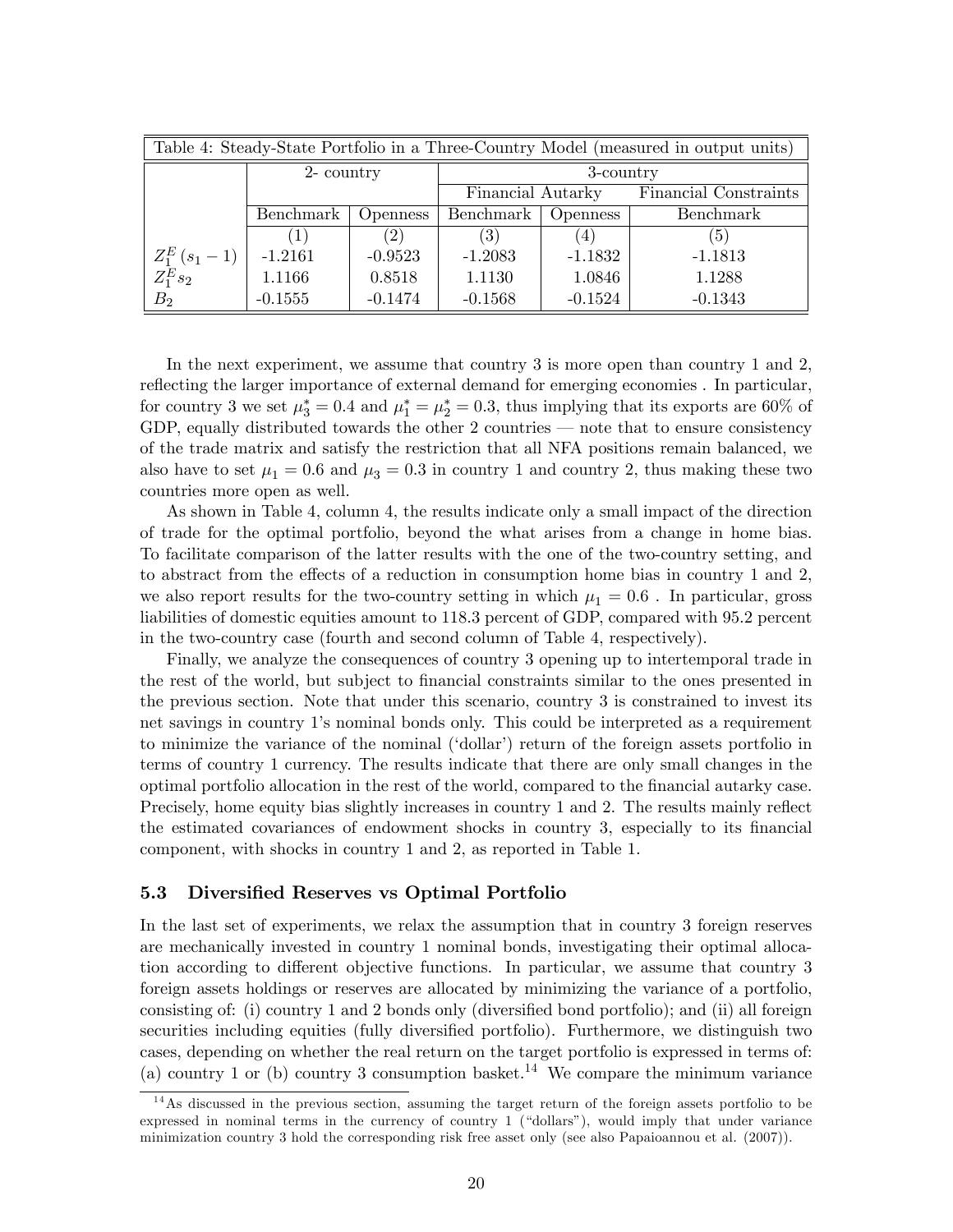allocation strategy, which we label the diversified reserves portfolio, with the fully optimal strategy aiming at maximizing country 3 households' utility when choosing foreign assets. Thereby, we apply the extensions of the Devereux-Sutherland methods presented in Section 3, particularly the formula (15) derived for the case of utility maximization.

Throughout these exercises we use the benchmark parameterization, but now we assume that country 1 runs a steady-state negative net foreign asset position of 30% of its GDP vis- ‡-vis country 3. This assumption is necessary to obtain reasonable results with the minimum variance criteria derived in Section  $3$  – with zero net savings, it would be necessary to go short in at least one asset to hold a positive amount of the other assets, therefore it is possible to achieve a zero variance portfolio with a trivial investment strategy that refrains to invest in foreign assets at all.

The results are presented in Table 5. Holdings of country 1 and country 2 nominal bonds by country 3 are denoted by  $B_1^*$  and  $B_2^*$ ; holdings of country 1 and country 2 equities by  $s_1^*$ and  $s_2^*$ , respectively. For the sake of comparison with the results in the previous subsection, in which we assumed balanced bilateral current account positions, we start by reporting in the first column of Table 5 the optimal country 1 and 2 portfolios, when country 3 is constrained to hold only country 1 bonds, while running a positive NFA position towards country 1. With respect to the zero NFA case presented in the last column of Table 4, now country 1 displays a larger negative position in domestic equities vis- $\alpha$ -vis country 2, implying a slightly lower home bias. However, the gross holdings of foreign equities of country1 have also decreased, absorbing the larger part of the decrease in its international investment position, so that country 2 features a higher home bias in domestic equities.

| Table 5: Steady State Portfolio with non-zero NFA in country 1 and 3                                         |                         |                       |                      |                   |              |           |  |
|--------------------------------------------------------------------------------------------------------------|-------------------------|-----------------------|----------------------|-------------------|--------------|-----------|--|
|                                                                                                              | <b>Benchmark</b>        |                       | Diversified Reserves | Optimal Portfolio |              |           |  |
|                                                                                                              | (Financial constraints) | <b>Bond Portfolio</b> |                      | Full portfolio    |              |           |  |
|                                                                                                              |                         | (a)                   | (b)                  | (a)               | $\mathbf{b}$ |           |  |
|                                                                                                              | $-1.1934$               | $-1.1934$             | $-1.1934$            | $-0.8968$         | $-1.0708$    | $-3.5712$ |  |
| $\begin{array}{l} Z_1^E\left(s_1-1\right)\\ Z_2^E s_2\\ B_2\\ Z_1^E s_1^*\\ Z_2^E s_2^*\\ B_1^* \end{array}$ | 0.9839                  | 0.9839                | 0.9839               | 0.2259            | 0.4061       | 3.6709    |  |
|                                                                                                              | $-0.0797$               | $-0.3108$             | $-0.3131$            | $-0.0949$         | $-0.0998$    | $-0.2232$ |  |
|                                                                                                              | 0.0                     | 0.0                   | 0.0                  | $-0.1784$         | $-0.0737$    | 4.5704    |  |
|                                                                                                              | 0.0                     | 0.0                   | 0.0.                 | 0.4560            | 0.3476       | $-5.2787$ |  |
|                                                                                                              | 0.3                     | 0.1610                | 0.1596               | 0.133             | 0.0140       | 0.6748    |  |
| $B_2^*$                                                                                                      | 0.0                     | 0.1390                | 0.1404               | 0.0091            | 0.0121       | 0.3335    |  |

Allowing country 3 to diversify its reserves between country 1 and country 2 bonds turns out to have a significant impact on cross-holdings of nominal bonds in the rest of the world, but has no impact on international equity holdings (columns under the headings 'Bond Portfolio' in Table 5). Precisely, the debt position of country 1 in country 2 currency increases from 8% to over 30% of GDP. Whether the real return of country 3 reserves is defined in terms of country 1 or its own consumption basket, gross holdings of country 1 bonds always exceeds those of country 2 bonds in country 3 by a marginal amount only. Thus, foreign reserves in country 3 are realistically characterized by positive holdings of both currency 1 and 2 bonds. However, this difference is lowest when the portfolio return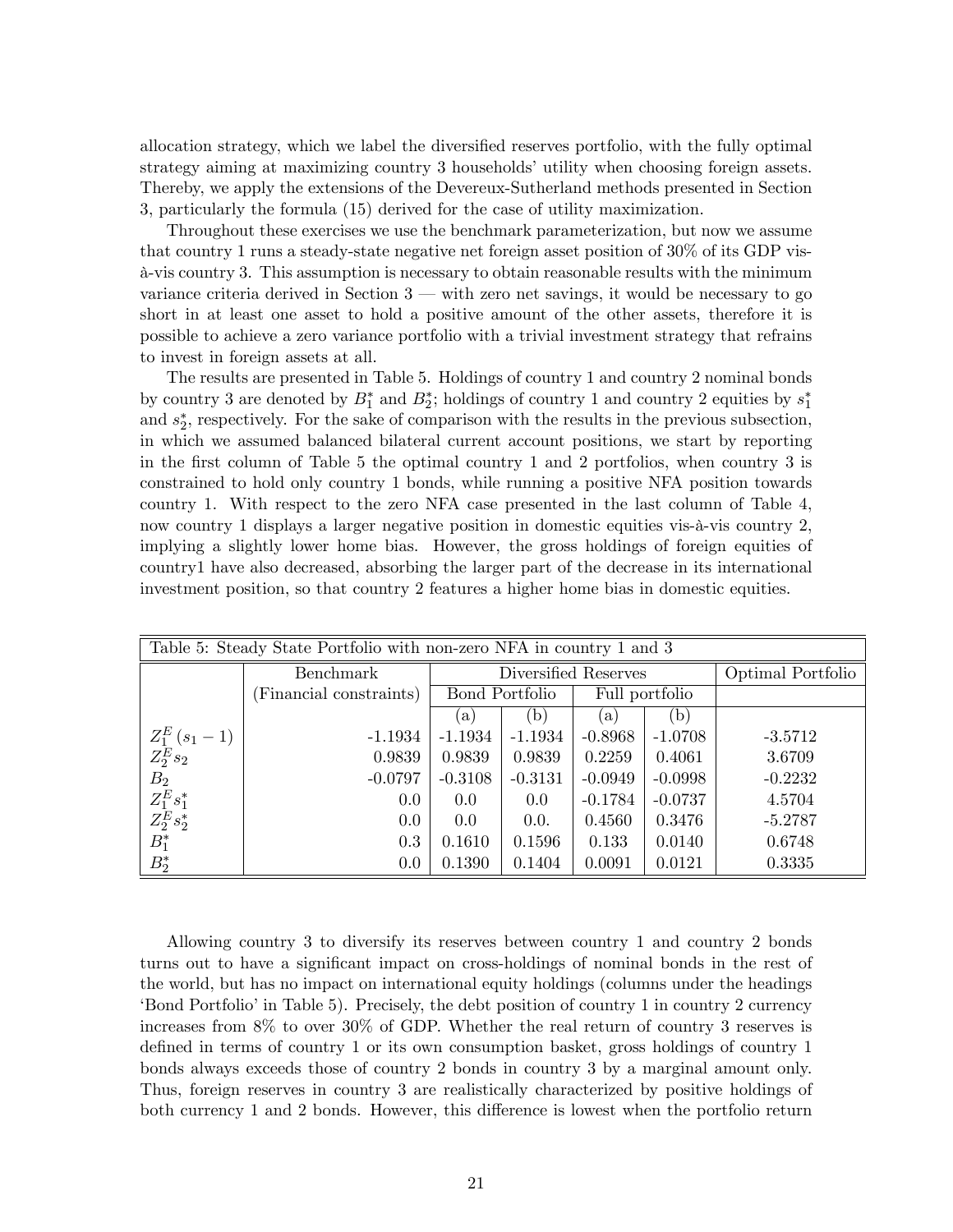is expressed in terms of country 3 consumption basket, as holdings of country 1 bonds are now relatively more risky.<sup>15</sup>

Conversely, under the fully diversified reserve portfolio, in which foreign equities can also be held by country 3, we observe significant changes in cross-border equity holdings in country 1 and 2 (columns under the headings 'Full Portfolio' in Table 5). Compared to the benchmark case, gross holdings of foreign equities by country 1 and 2 decrease, while the amount of equities in country 3 portfolio does not make up for these reductions. Interestingly, the latter country holds a long position in country 2 equities only, reflecting the lower volatility of dividend shocks and then returns relative to country 1, and a substantially larger amount of country 1 currency bonds, relative to country 2 currency bonds. Thus, surprisingly, it seems that the possibility of full diversification of foreign reserves by country 3 actually brings about higher rather than lower equity home bias in the rest of the world. This effect is only slightly reduced if the portfolio return is expressed in country 3 consumption basket, when basically only country 2 equities are held. It is also interesting to notice that a short-sale constraint on reserve holdings would turn out to be effectively binding only in the case when full portfolio returns are expressed in real currency of country 1.

These results, however, are overturned when country 3 foreign assets are allocated benevolently, by maximizing utility of the representative household, as shown in the last column of Table 5. Country 3 runs very large gross positions in foreign equities, of the order of five times its GDP, with opposite signs. These large gross positions mainly reflect the fact that, as shown in Table 1, fundamental shocks are a lot more volatile in country 3 than in the rest of the world, and generally negatively correlated with foreign shocks, thus causing a large demand of foreign assets, especially country 1 equities, for insurance motives. Country 2 equities are shortened as they turn out to provide a worse hedge to country 3 shocks, because of the low volatility of their dividends shocks. Similarly, holdings of foreign equities substantially increase in country 1, up to point of almost perfect diversification, holding roughly 50% of either equities. Conversely, country 2 ends up shortening country 1 equities, against a very large position in domestic equities, in excess of 100% of its total value.<sup>16</sup>

# 6 Concluding remarks

This paper investigated the effects of the emergence of financially constrained ("emerging") economies on the long run portfolio allocation of financially liberalized ("mature") economies. To do so, we depart from the usual small open economy assumption and adopt a multi-country model. We extend the Devereux and Sutherland (2006) algorithm, solving for optimized portfolios in a macroeconomic model with more than two agents, possibly with different objective functions. While we were able to obtain closed form solutions in the case of utility optimization by all countries representative agents, unfortunately closed from solutions are not generally available in other cases, and the model has to be solved numerically. In this setting, we have conducted several experiments, assuming that country 3, though fully integrated in goods market trading with the rest of the world  $-$  the financially

 $15$  In a previous version of the paper, we also verified that assuming country 3 pegs the exchange rate with country 1 does not substantially affect these results.

 $1<sup>6</sup>$  In experiments not reported here, we verify that the assumption of non-zero NFA has only a marginal impact on the latter results.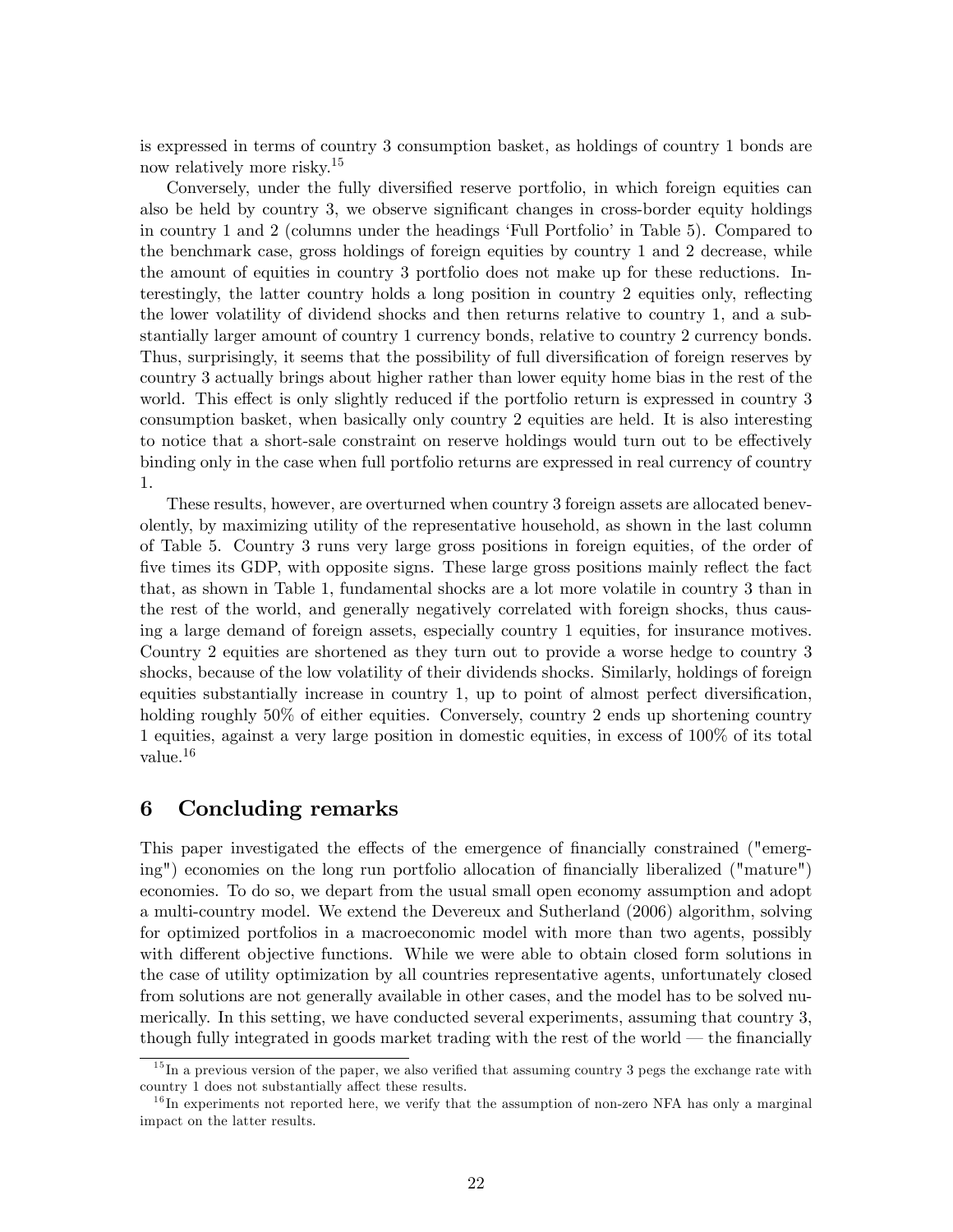integrated country 1 and 2, one country  $\overline{\phantom{a}}$  is subject to varying degrees of international financial restrictions.

First, however, we have shown that our calibrated two-country DSGE model, though simple, is consistent with the degree of domestic equity homes bias observed in the data. Furthermore, we have also shown that under incomplete markets, the time series properties of the shock processes, like their persistence and covariance structure, as well as preference parameters like the elasticity of substitution, matter for the equilibrium long-run portfolio, in contrast to the complete markets invariance results obtained in the literature.

Second, we have shown that, even the trade pattern with a financially autarkic third country is an important determinant of gross asset positions in the rest of the world. Under our benchmark symmetric calibration, the emergence of trade with country 3 reduces the role of domestic and foreign assets in providing hedging against consumption fluctuations in mature economies, resulting in a decline of gross assets positions and an increase in equity home bias. The latter result is amplified by the degree of openness.

Third, assuming inefficiencies in savings decisions in country  $3$ , we have explored the consequences of different foreign reserves allocation strategies by this country. Interestingly, we have shown that there are substantial differences in the international assets allocation depending on the objective of reserves allocation pursued by country 3. In particular, adoption of an objective of return variance minimization increases the degree of home bias in unconstrained economies (country 1 and 2), compared to mechanical investment of reserves in country 1 bonds. Moreover, we have shown that in this case the denomination of the real return on the reserves portfolio in country 3 has only limited effects on asset allocations internationally. Interestingly, pursuing a benevolent reserve allocation strategy, based on domestic households utility maximization, will lead to very different results, as in this case country 3 holds very large gross positions in foreign equities, reflecting the large hedging demand caused by the relative high domestic shock volatility. In turn, a substantial reshuffling of equity holdings in the rest of the world will ensue.

These results are interesting, as they highlight the relevance of a change in portfolio allocation strategy in systematically important Önancially underdeveloped economies on international capital markets. As a result, policy changes in reserves allocation strategies may have substantial effects on international holdings of foreign assets not only in emerging economies, but also in financially developed industrial economies.

# References

- [1] Aizenman, J., (2007), "Large Hoarding of International Reserves and the Emerging Global Economic Architecture,"NBER Working Papers 13277.
- [2] Aizenman J. and J. Lee, (2005), "International Reserves: Precautionary versus Mercantilist Views, Theory and Evidence," NBER Working Papers 11366.
- [3] Baxter, M. and J. Jermann, (1997), "The International Diversification Puzzle Is Worse Than You Think," American Economic Review, vol. 87(1), pages 170-80, March
- [4] Caballero, R.J., E. Farhi and P, Gourinchas, (2006), "An Equilibrium Model of "Global Imbalances" and Low Interest Rates," NBER Working Papers 11996.
- [5] Coeurdacier, N., R. Kollman, and P. Martin, (2007), "International Portfolios with Supply, Demand and Redistributive Shocks," NBER Working Papers 13424.